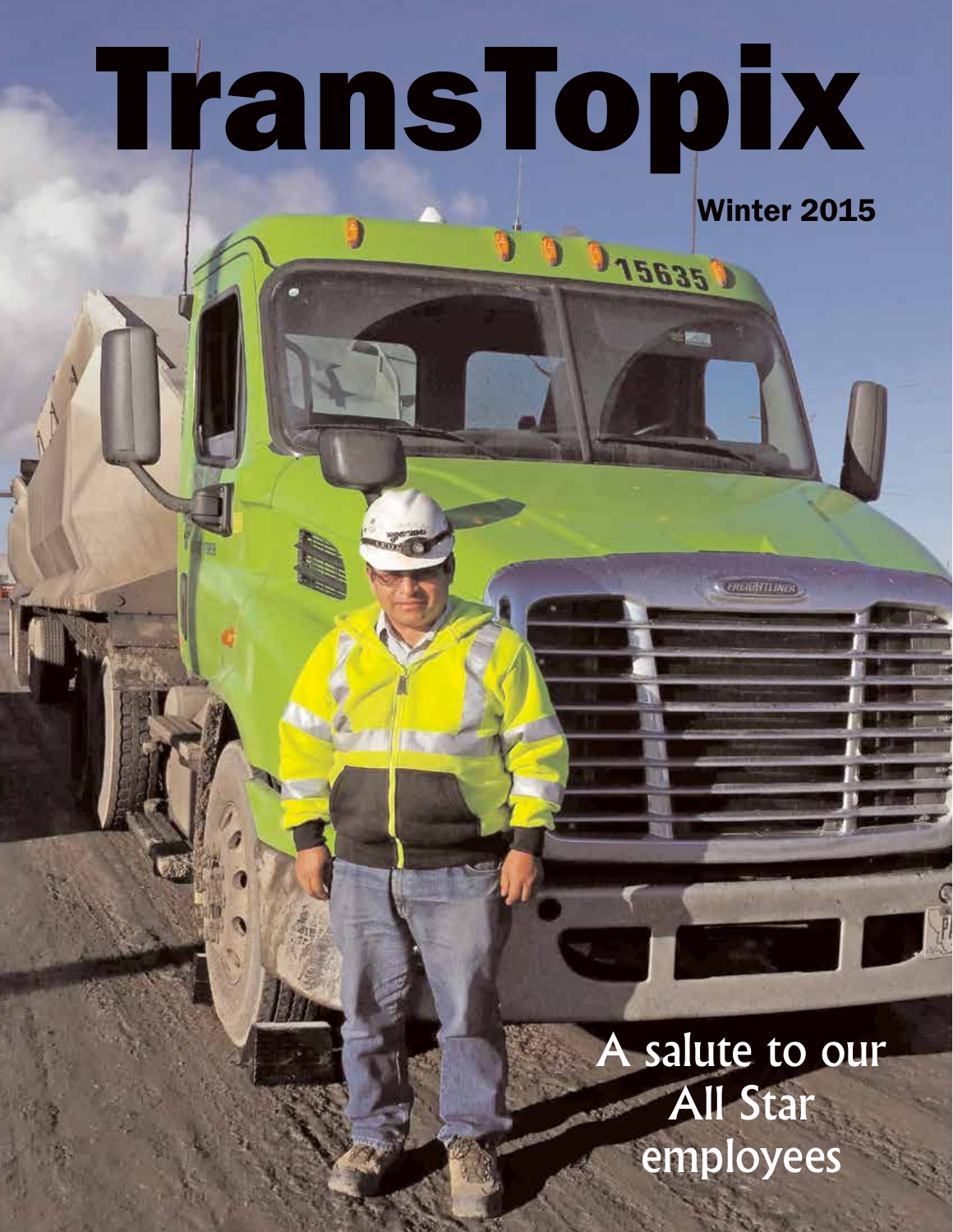# **President's Corner: Staying above the line**

he cultural belief in "staying above the line" supports Transystems' guiding values, particularly the value of respect.

Staying above the line means caring about the success of the team or <sup>a</sup> fellow employee and looking for ways to help the team or fellow employee.

T

Another aspec<sup>t</sup> of staying "above the line" means hearing out ideas and avoiding premature responses to others' ideas. There are big differences among: "It's <sup>a</sup> new idea, but I do not understand how it would work;" and "That will never work;" and, even worse, "That's <sup>a</sup> stupid idea."

Staying above the line is about turning around <sup>a</sup> negative response and saying: "How can I make this idea work?" or "How can I be <sup>a</sup> par<sup>t</sup> of the solution?"

Managers can help others stay above the line by being sure that employees understand why Transystems follows certain procedures and policies and encouraging feedback on how we can operate within procedures and policies.

A good example is that Transystems wants drivers stopped at traffic lights to count one thousand one, one thousand two, and one thousand three before proceeding after the light has turned green.

The reason for this procedure is that most vehicles that run red lights do so during the first three seconds after the light has changed. Waiting three



**Scott** 

seconds is <sup>a</sup> sensible safety precaution. I think that employees who understand the reason for this procedure are more likely to

observe it both on duty and in their personal vehicles.

We can do a better job of explaining the reasons behind procedures. Line employees are responsible to ask about the reasons behind procedures that they do not understand.

Asking: "What else can I do?" is easy. For example, an employee might ask: "How can I suppor<sup>t</sup> Transystems' key result of being fully staffed?"

A good response is: "Participate in the employee referral program. Find <sup>a</sup> new employee and earn <sup>a</sup> referral bonus."

Employees who become par<sup>t</sup> of the solution rightly feel they are <sup>a</sup> valuable par<sup>t</sup> of Transystems. This feeling spreads beyond the workplace and into the community.

Asking for an explanation is another good example of staying above the line and seeking to understand Transystems.

Sometimes the manager's answer may be: "I do not know, but we always have done it this way." A better "above the line" response is: "I do not know, but I will find out why we do it this way and ge<sup>t</sup> back to you. Then we can work together to see if there is <sup>a</sup> better way."

#### Cultural Beliefs

**Leader of Safety**: I take action and respectfully address unsafe acts and conditions.

**My Voice Will Be Heard**: I seek information, listen to others and share my ideas.

**Own It**: I choose to stay above the line and always ask, "What else can I do?"

**Innovate**: I explore and share my ideas.

**Unleash Potential:** I am eager to learn. I am eager to teach. I am eager to grow.

It is important for employees to understand that at times the manager may not know why Transystems has <sup>a</sup> particular procedure. We do not always do <sup>a</sup> good job of communicating to managers the "why" behind every procedure or policy.

Staying above the line is particularly important when it comes to innovation.

We always should hear out ideas about constructive change. Lots of good ideas never surface in <sup>a</sup> culture that is not open to innovation.

Being receptive does not exclude being critical, but tearing down an idea without exploring the idea destroys the culture of respect.

I think that Transystems is good at listening, and I hope that if we are not good listeners, you will let me know.

> *Scott Lind, President and COO*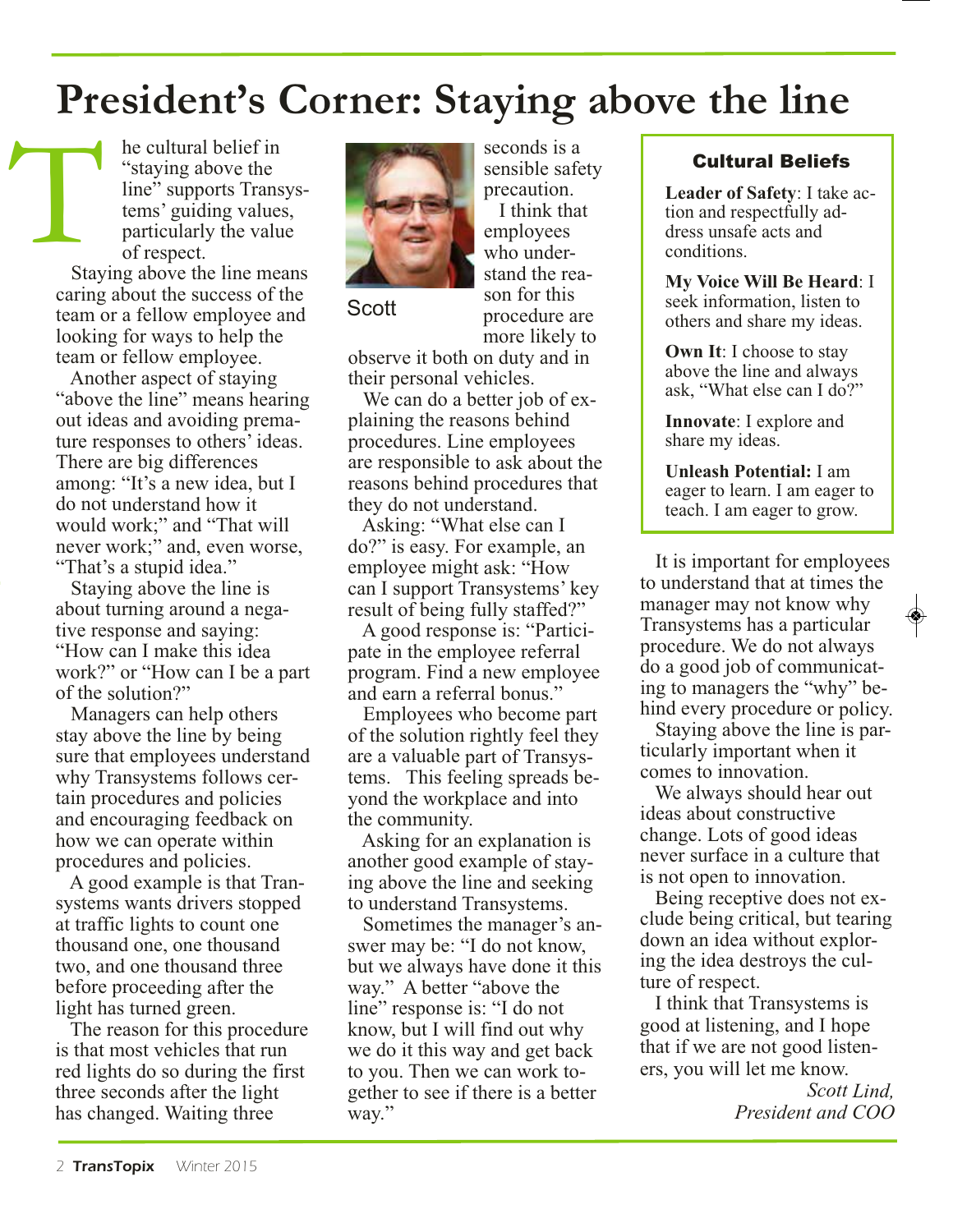# **John McCann: Mission accomplished**

Director of Training retires after 18 years with Transystems



hen John Mc-Cann took on the job as Transystems' Director of Training in 2007, he set some high

goals. When he retires this spring, he will have achieved most of them.

Over the past seven years, John developed Transystems' level training programs, trainer development and leadership training for managers and supervisors.

"We had a vision to bring better and consistent training to all levels of management, and John helped us accomplish that goal," Scott Lind, Transystems President and COO, said.

"My primary goal was to organize a program that ensured all company employees received the training required based on FMCSA, OSHA and MSHA rules and Transystems standards," John said. "We did not have a well-organized training program when I started; today all of our training history is recorded electronically and available for our managers to access and track employee development. An-



**Transystems Director of Training John McCann is retiring after 18 years of service to Transystems. Jessica Harris photo**

other goal was to make sure we were uniform and consistent in all of our training programs and the information provided to our employees."

"More training and information allow people to work smarter and safer to accomplish each task," he added. John's safety success has not gone unnoticed by his coworkers.

"John is the best at keeping managers on task with safety," Vice President of Safety Rich Carl said. "He is the most organized person I have ever known and he wrote the book on punctuality."

Rich cited John's ability to

deliver quickly information needed for a project or process. Hillsboro Supervisor Tim Higdem echoed Rich's assessment of John.

"I have the utmost respect for him," Tim said.

John made a lasting impression on Tim when they first met at a job fair in 1999. "He was the safety manager in the Red River Valley and hired me," Tim said.

Through the years, Tim has worked with John as a trainer. "Every question I ever had, John could answer. He always gets back to you," Tim said. "John is a fabulous person and a great asset to the company. Uffdah! We are all going to miss him."

Everyone who worked with John seems to agree.

"John worked with me as a Division Safety Manager in the Grand Forks office," Scott recalled. "He was very organized and was respected by all the managers he worked with."

"When John had a project to do, he worked through the process very methodically and completed the project on a timely basis," Scott added.

John joined Transystems in 1997 after a long career in the U.S. Air Force. His first assignment was as Division

See JOHN McCANN, next page

**ON THE COVER**: Twin Falls driver Estanislao Orihuela is among the 28 Transystems All Stars for 2015.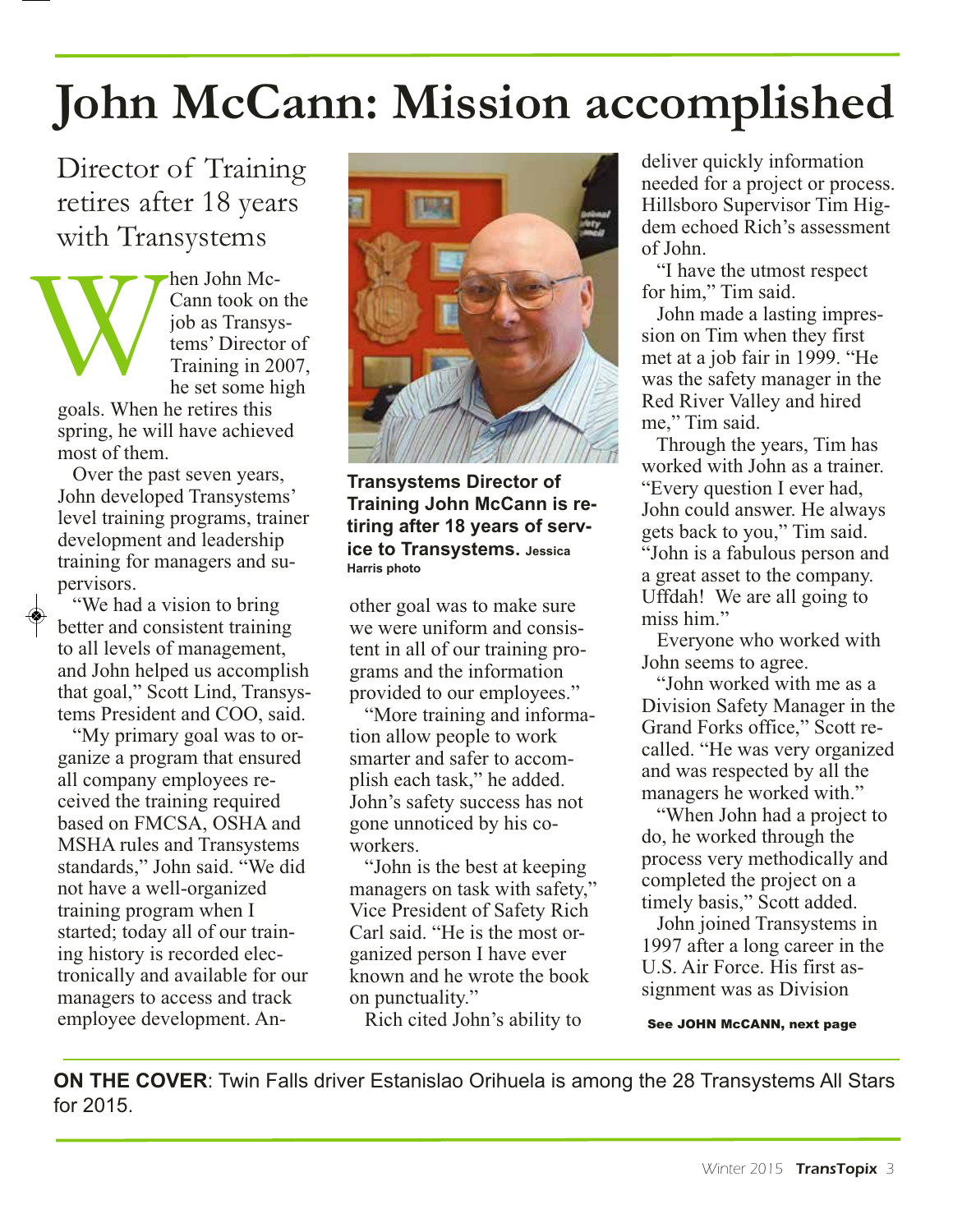# **John McCann**

Continued from Page 3

Safety Manager in the Red River Valley. Rich succeeded him in that job.

Four years later, when the company started working with The Amalgamated Sugar Company in Idaho, John and his wife, Susan, headed west. John helped with the start up of the Idaho operation and also provided safety support for Transystems projects in Wyoming and Nevada.

He recalls that time in his career with Transystems as occasionally hectic, with lots of travel and a lot of ground to cover.

### New programs

"I am very happy with the training program we have developed," John said. "I leave the company with a program that will take us a long way down the road."

The biggest change John saw during his tenure was the switch to electronic online training.

"eLearning has provided uniformity to our compliance training requirements throughout the company, based on each specific job, and the needs of each individual employee to help them work efficiently and safely," he said.

John leaves well pleased with the learning programs in place. "I am very happy with

the comprehensive training programs and with the development of our own training videos to focus on specific Transystems processes."

He also is justifiably proud of his "Train the Trainer" pro gram.

"The trainers are a success story," he said. "They are actually the best part of my job."

Line employees who become trainers are the ones John holds up for praise. Last year alone, John trained more than 70 trainers, including drivers, loader operators and technicians, who took what they learned back to their projects to share with the company's 1,000-plus employees.

Assisting John in the implementation of the program, Division Safety Managers, Project Managers and Supervisors play a huge part in ensuring the training is completed at each project.

"They are especially involved during start-up, rehire orientations and safety orientations," John said. "Transystems has a huge team out there doing excellent training."

"I feel we far surpass the minimum when it comes to training. The information we provide our employees keeps them abreast of FMCSA, OSHA and MSHA rules. All those things come into play to help employees make better decisions and be in compliance while accomplishing their jobs."

Over his many years with Transystems, John undertook a number of special assignments to investigate potentially difficult situations. Pat Rice, the company's Secretary and lawyer, said that he could always count on John to be professional, thorough and discreet.

Retirement will give John a break from long days at work and allow him more time with family and his favorite pastimes: bowling with Susan, fishing, hunting and camping in the mountains.

There's one thing John will truly miss: Transystems people.

They will miss him, too. Scott recalled the great camaraderie of the staff in the Red River Valley when John was there.

"We would have very enjoyable visits with John and Sue when Theresa and I hosted company dinners," Scott said. "Sue has the greatest sense of humor. She brought enthusiasm and laughter to those gatherings."

Rich also remembers John's early days in the Red River Valley.

"John trained me well and I have always looked up to him," Rich said. "His integrity is second to none. He is one of the most professional people I know."

"John leaves a valuable legacy to everyone at Transystems. Thank you, John, for everything you have done for the people of Transystems," Rich added.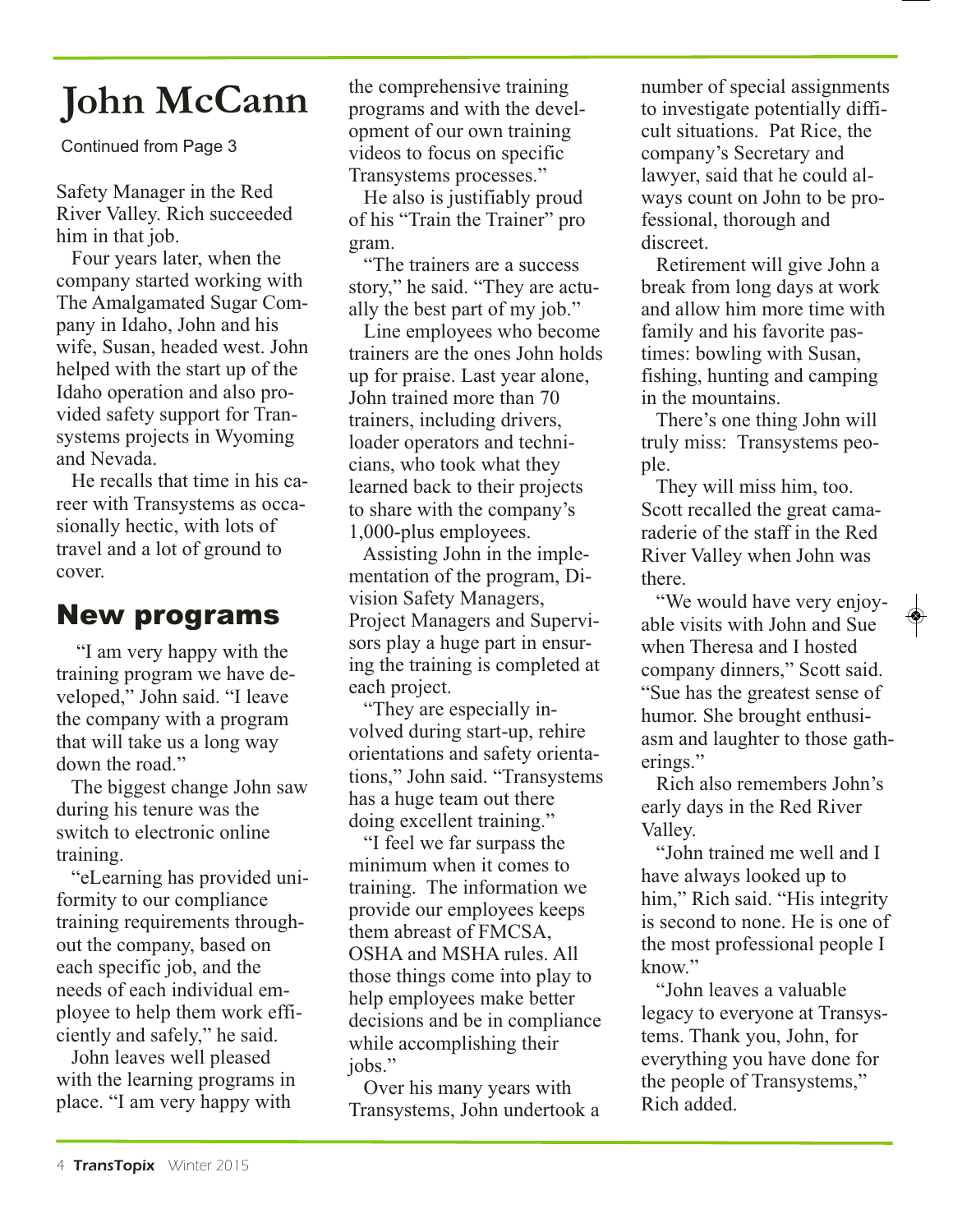# **Transystems salutes All Stars**

W hen it comes to moving materials, nobody does it better and safer than Transystems. The scores prove it.

The Federal Motor Carrier Safety Administration's Safety Measurement System puts Transystems at the very top of its list of motor carriers. That is no small feat considering Transystems' units run more than 33 million miles each year hauling more than 22 million tons of sugar beets and other goods to factories and project sites.

The credit for that top safety score lies with the company's dedicated team of 900-plus drivers, backed up by dozens of skilled technicians, loader operators and an administrative staff focused on getting the job done safely.

The effort put forth by employees does not go unnoticed. In this, our third annual salute to Transystems All Stars, we focus on two outstanding employees from each of the company's 14 projects.

With thanks for a job well done, here are the 2015 Transystems All Stars.



**Mike Hughley, above, and Ron Weir, below, were chosen as Worland All Stars. Ryan Moore photos**

### Worland

Since joining Transystems as a driver in 2009, **Mike Hughley** has been willing to travel to other locations to help out with beets and has been on many summer jobs.

He is always willing to go the extra mile by picking up extra shifts or covering for someone who is ill, Project Supervisor Ryan Moore said.

Mike is very safety conscious and always has an idea on ways to fix problems. Before the beginning of each campaign, Mike helps out in the shop with beet racks, radios and whatever needs looking after before the campaign.



**Ron Weir** brought a wealth of beet knowledge with him when he came to Transystems in 2003. Before he joined the Worland crew, he was a longtime loader operator for Holly Sugar. In the off season, he worked as a ditch rider for a local canal company.

There are few people Ron doesn't recognize during har-<br>vest when the growers bring in their crop. He served as a See ALL STARS, next page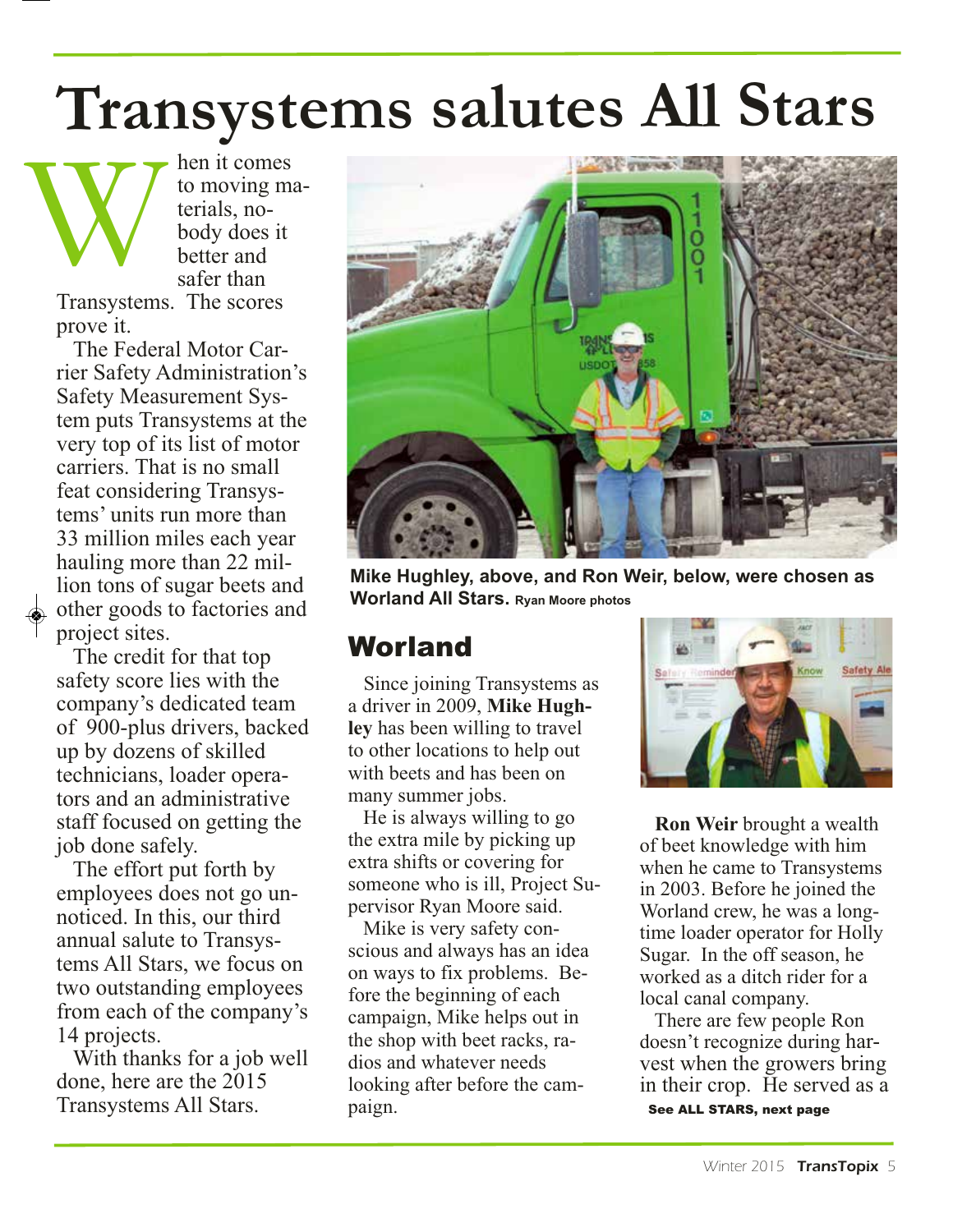# **All Stars pitch in to ge<sup>t</sup> the job done**

Continued from Page 5

loader operator and substitute supervisor.

Ron's extensive knowledge of loaders and beets always has been helpful.

Ron served on the safety committee and was a leader in recruiting for Worland. He always found a few extra team members when we needed to fill spots.

An avid fisherman, Ron can be found at the lake or the river on his days off. He would return to work talking about how many fish he caught and how relaxing it was.

This campaign was Ron's last with Transystems. He is retiring and moving to Iowa with his wife Marilyn. There he will be closer to family and, of course, fish.

Ron will be missed here.

### Twin Falls

Twin Falls driver **Estanislao Orihuela** has been a dedicated employee for eight years. Estanislao's dedication takes him wherever his skills are needed, according to Project Manager Joel Garrison.

"He spent the last two summers working on our North Dakota projects, and always makes it back to our Twin Falls project to start the beet campaign," Joel said. "You can count on him being prepared daily wearing all his PPE and completing tasks safely."

Estanislao came to us when





**Estanislao Orihuela, left and featured on the cover, and Jim Henderson, above, were selected as Twin Falls All Stars because of their willingness to go the extra mile. Joel Garrison photos**

Transystems was running a new hire training program.

"Little did we know, that just a few years down the road, he would still be with us and striving to obtain his U.S. citizenship," Joel said.

Driver and loader operator J**im Henderson** has been a Twin Falls employee for the past 13 years.

Jim is always willing to help with any projects that come along, including putting in a few extra shifts.

"When it comes to new hires looking for a little help to get started as a Transystems driver, you can count on Jim to be there to help," Joel said. "Whether it is training in a loader or a truck, Jim is your guy. He ensures that new hires obtain the skills they need to become successful for Transystems."

### **Sidney**

**Penny Worley**, a driver who

transferred from Nampa, has been with Transystems since 2008. She has one of the most challenging jobs in the Sidney project. She hauls coal to the sugar plant in some of the most adverse conditions.

"Penny is a real trouper," Project Manager John Hoadley said. "Through minus-20 degree weather with the wind howling, she stands next to her truck load after load keeping the plant boilers stocked in coal.

"Thanks, Penny, to you and all the other drivers who have made Sidney what it is today."

**Curtis Anderson** is another Sidney All Star.

"Now, here's a gentleman who is a great pleasure to work with." John said.

Curtis is a dedicated employee. He always shows up on time for his shift and eagerly takes on extra shifts.

"He is always looking out for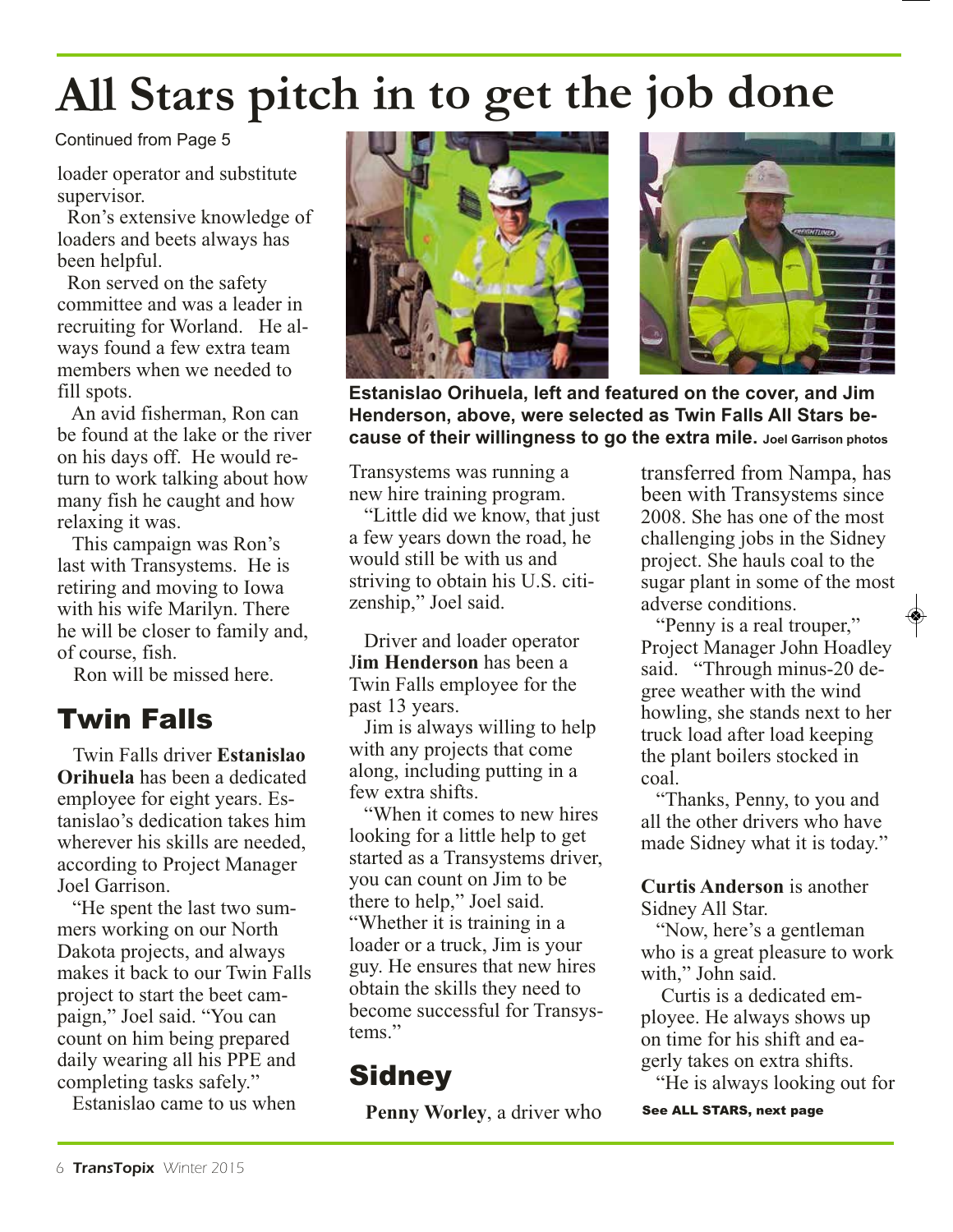# **All Stars tackle challenging assignments**

Continued from Page 6

his fellow drivers. His attitude



is awesome," John said. "Curtis, from all of us here at Transystems, thanks to you." Although

**Curtis**

only two All Stars could be selected, John expressed his gratitude to his entire staff.

"A special thanks to all the Sidney employees for making this place rock," he said.

### Renville

**Eduardo Zuniga** really stepped up to help the Renville project.



Eduardo grasped Transystems' processes and policies and helped interpret and work **Eduardo Predict Manufacture Toni**<br>
with the other drivers. He

also helped with scheduling the van for rides and banking needs.

"Eduardo is always willing to pick up extra shifts and is noted for his smiling face and good attitude," Renville Project Manager Mike Rood said.

**Toni Blood**, a new clerk this campaign, stepped into Renville's fast-paced environment and excelled.



**Penny Worley's dedication to her challenging job made her one of Sidney's All Stars. John Hoadley photo**

"Toni has a real willingness



committed to every project thrown her way," Mike said. "Her great work attitude, accu-

to learn, and

racy and reliability are

keys to her success," Mike said. "Thank you, Toni, for a job well done!"

### Paul

**Johnny Jones** came to work for Transystems in 2001, when the company first started in Idaho. He started as a driver but that lasted only three months before we discovered that he had great potential as a loader operator.

"Johnny has since set the standard for loader operators here in this area," Project Manager Coral Torix said. "There's not an operator out there who doesn't strive to load trucks as well as Johnny."

He has been the Lead Loader Operator Trainer for several years and has trained countless employees to operate loaders. He also helped in creating loader training videos.

Johnny's attitude and demeanor are right up there with his loading skills, Coral said, "Top notch!"

"In all the years he's worked for Transystems, I don't think that anyone has ever seen him without a smile on his face, even in the worst loading conditions," Coral said.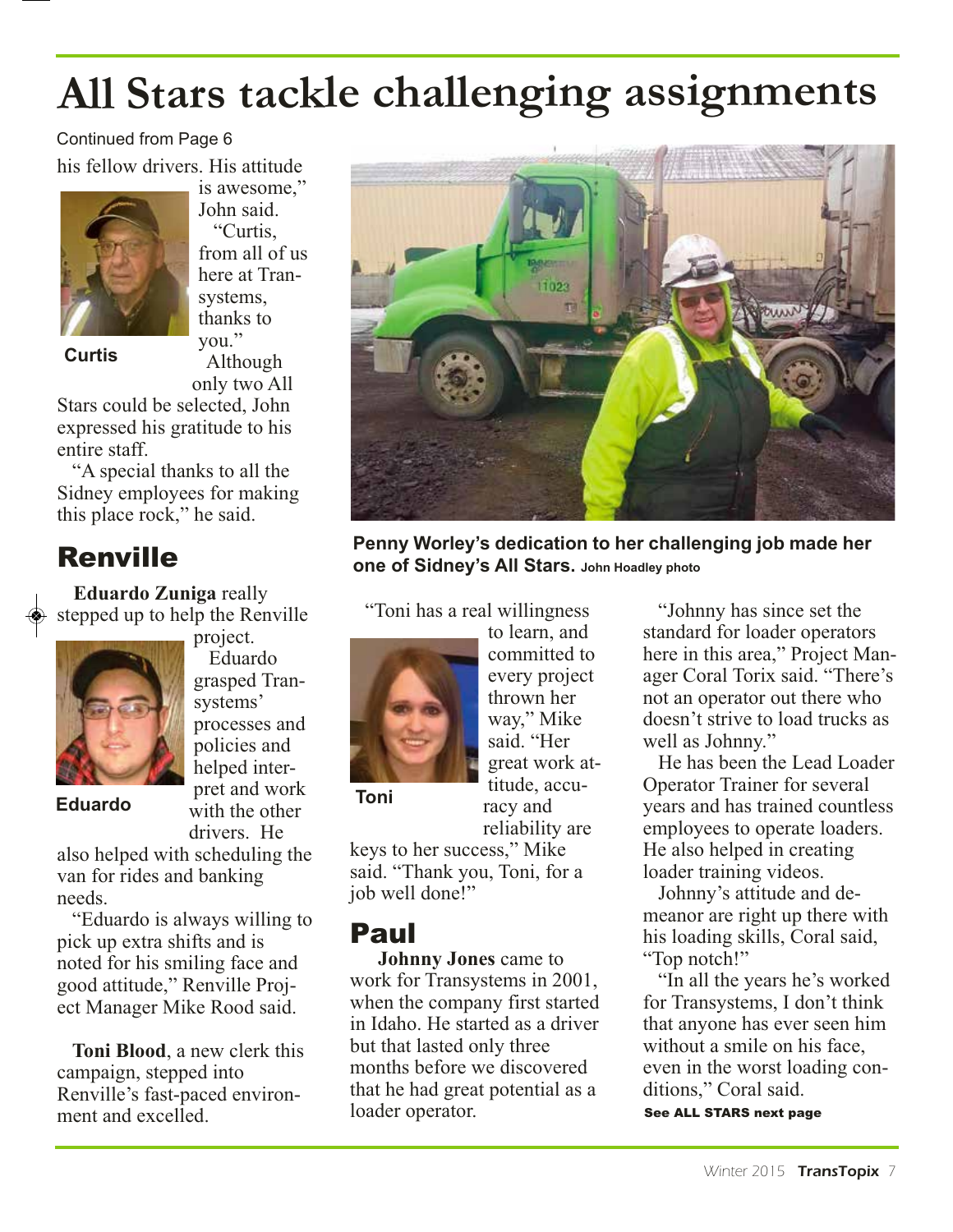# **All Stars set the standard for co-workers**

Continued from Page 7

Johnny is also known for keeping his loader very clean. "It's been said you could eat off the floor in his loader," Coral said.

Johnny and his wife Coleen have <sup>a</sup> beautiful home north of Paul, where they share <sup>a</sup> passion for wildlife, mainly elk. They have <sup>a</sup> small elk ranch on their property and it has become one of their favorite hobbies.

"I've heard Johnny say, 'Soon as I ge<sup>t</sup> home to my elk, all the worries of day just go away."

Johnny is loved and respected by all at Transystems, Coral added.

**Damian Paredes** has been working at Transystems since 2008.



"He is one of the best flumers out there," Coral said. "He works hard and never stops. Every chance he has,

**Damian**

he will work an extra day."

While his abilities and strength are notable, what is really special about Damian is the fact he is always smiling.

"His attitude and demeanor are impressive. In rain, sunshine, snow or dealing with frozen trucks, he always keeps



**Johnny Jones has been with Transystems since the company started working in Idaho. He sets the standard for loader operators. Coral Torix photo**

smiling," Coral said. "I am so proud to have Damian as par<sup>t</sup> of my team at Transystems. Thanks, Damian, for the loyalty, devotion and hard work."

### Nampa

"He just gets things done for us on nights and he always has <sup>a</sup> grea<sup>t</sup> attitude." That is how



**Dustin**

Nampa supervisors and drivers describe **Dustin Graham**. Dustin joined the

**Transystems** Nampa shop as

<sup>a</sup> maintenance technician in October 2011 and has been an integral par<sup>t</sup> of our team from his first day, Project Manager Jim Woodward said.

"Although Dustin's background was in the building trades, his knowledge of working on cars was quickly adapted to maintaining our fleet of trucks and loaders," Jim said.

In his off time, Dustin enjoys spending time with his two children, ages four and two. He is also a motorcycle and fourwheeler enthusiast.

"Thanks, Dustin, for living out our values while helping keep our fleet on the road," Jim said.

In only his second campaign with the Nampa Project, **Rick Pottenger** has established himself as <sup>a</sup> real go-to guy. After many years of working in all levels of managemen<sup>t</sup> in the wood products industry, Rick brought his many skills and <sup>a</sup> "get it done" attitude to Transystems.

Since joining the Nampa team, Rick has worked as scheduler, dispatcher, yard coordinator, loader operator and truck driver.

During the off season, Rick works for Mobile Concrete as <sup>a</sup> loader operator, driver and quality control inspector. In his spare time he loves to fish and play with his three grandchildren. He is also an ardent Boise State University supporter.

"Rick is <sup>a</sup> tremendous asset to our project and upholds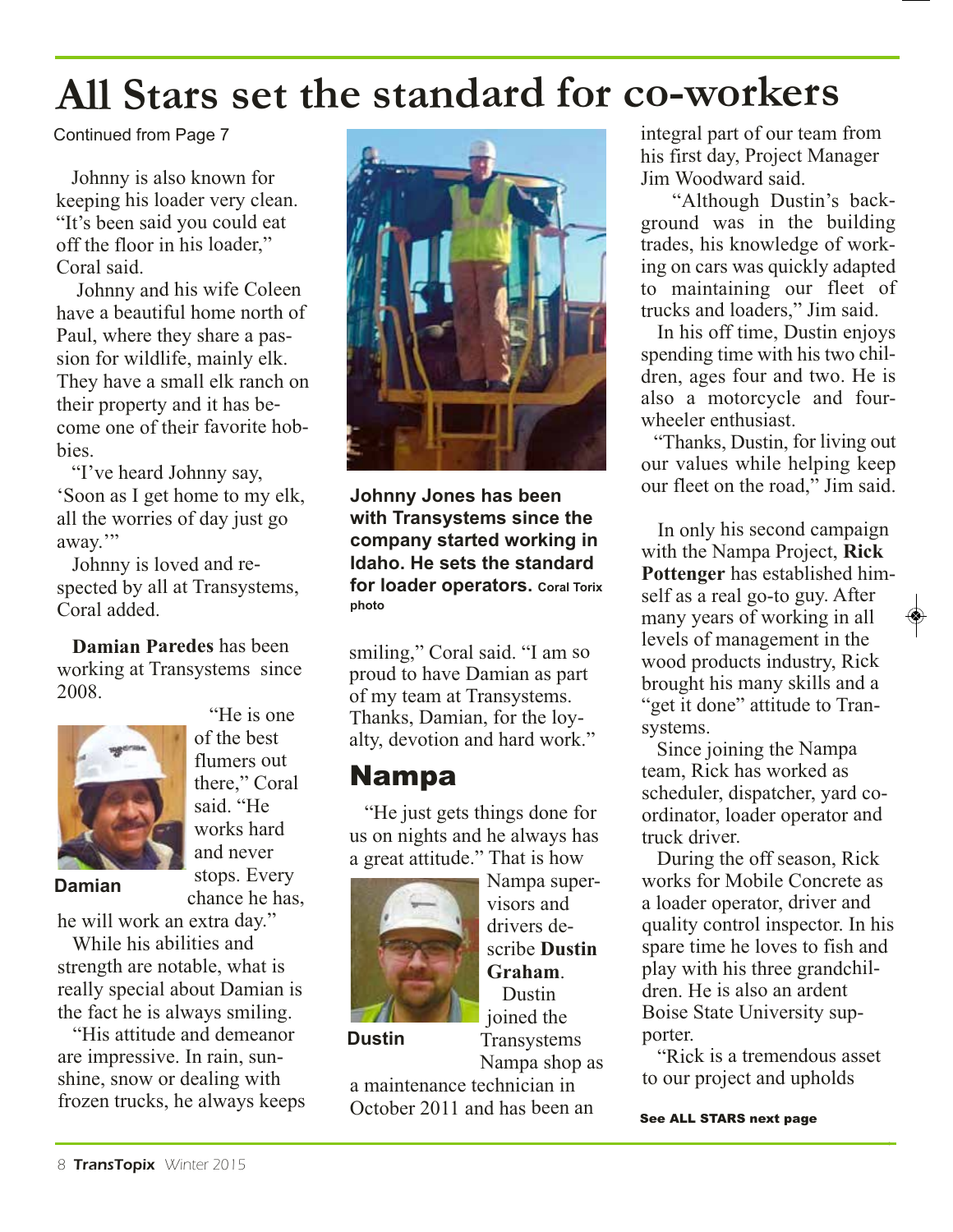# **All Stars uphold company's cultural beliefs**

the cultural beliefs and guiding values of Transystems," Jim said. Continued from Page 8

### Moorhead

**Maxwell Lamb** has been with Transystems since August 2008, working in the Red River Valley.

Max is dedicated and is a proven hard worker for the Moorhead Project. He steps up to help deliver beets to the Hillsboro Project when needed.

"Max is a hard working individual who stands out from the



group when it comes to safe driving," Project Manager Jason Holm said. "He has done a great job with his hard brakes.

#### **Maxwell**

Max's hard brake report shows that he is an outstanding defensive driver while operating-Transystems equipment."

Max has driven 38,500 miles since the beginning of the 2014-2015 campaign in Moorhead and has only two hard brakes. To the Moorhead management team he is a leader in safety and is an example to other drivers, showing that the safety goals set by the company are attainable. Max takes company policies to heart.

When asked what he most likes about at Transystems, Max's reply was simple: "Working with the family."



**Rick Pottenger brought a "get it done" attitude when he joined the crew in Nampa. Jim Woodward photo**

During summer months, Max loves to spend time with his wife, 10 children and 13 grandchildren.

Lucky grandbaby number 13, Ethen Maxwell Flecher, was born Jan. 1, 2015, at 6:43 a.m. and was officially the first baby born in Fargo, ND, in 2015. Grandchild Number 14 is due in May.

**Sheri Evenson** started with the Moorhead Transystems team in February of 2014.

She has made an important impact on the project when it comes to ensuring that the em-



**Sheri**

ployee payroll is accurate and helping with the hiring process in Moorhead. "I would say one of Sheri's greatest assets

is working with the employees on accurate paperwork and helping them with their e learning," Jason said.

"Sheri always takes the time to help others and that is what makes her an All Star employee," he added.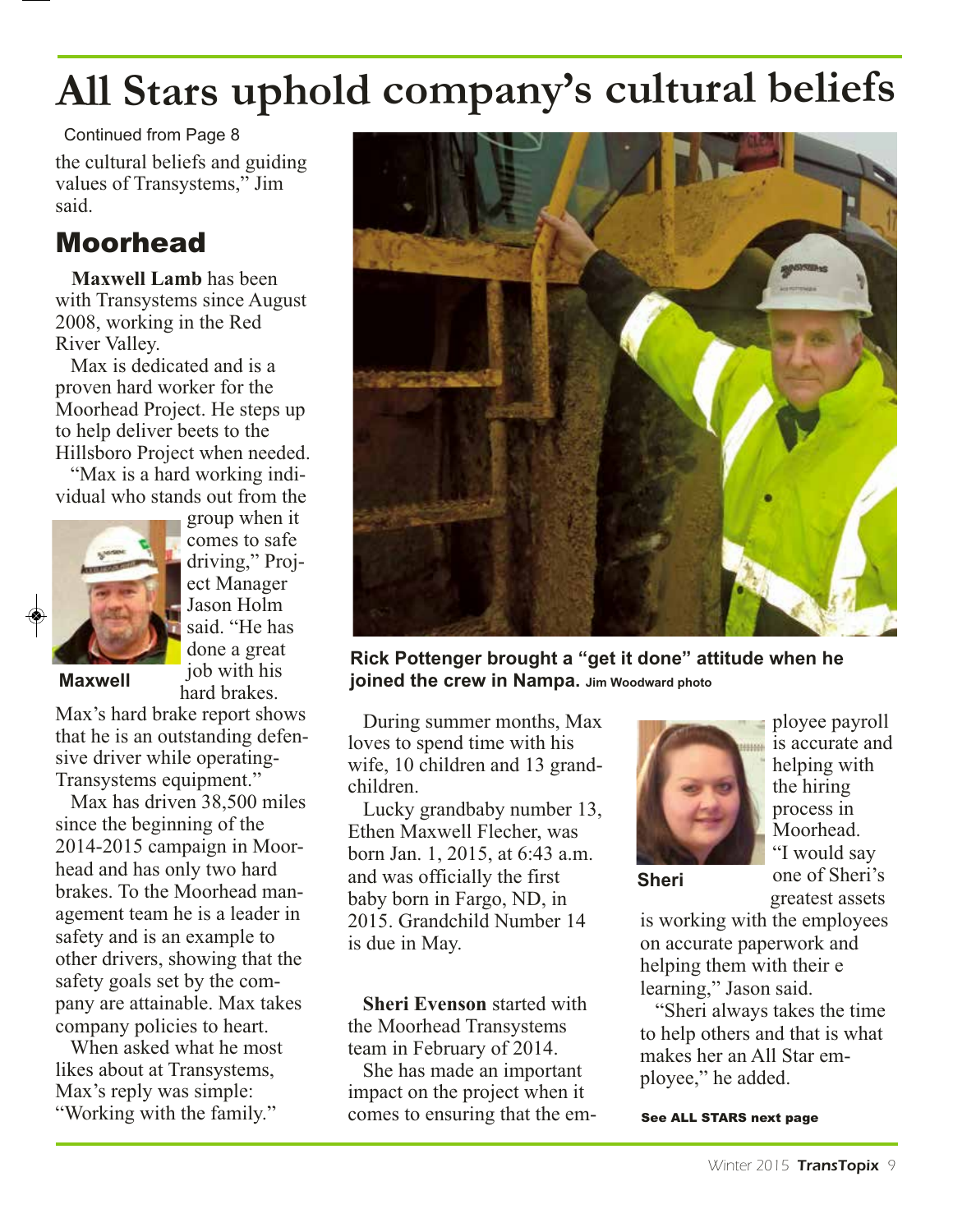# **All Stars take pride in a job well done**

Continued from Page 9

### Manufacturing

Pride in his work and a wide range of skills set technician **Terry Sieving** apart.

Terry started with Transystems in August of 2006 as a shop coordinator to help control inventory and paperwork. Coming from a computer background, he quickly picked up on new skills.

"Terry quickly mastered TUMS and started to learn to repair things. He then moved out into the shop where he has excelled as a technician, welder, plumber of anything else that is needed," Project Manager Derek Torix said.

"Terry has always shown pride in his work and been a huge asset," Derek said. "Since he has worked here, he has been involved in just about every step involved in the trailer builds. He has had a hand in all the trailers that we have built in one way or another"

Terry also is an on-call technician and helps keep the fleet going day or night, in snow, rain or sunshine. He is ready to work hard and get jobs done. He went from having very limited knowledge of this field to becoming an expert at his job.

Terry is a man who wears many hats, Derek said. He will go from fixing a truck to welding trailer parts to plumbing trailers together and then to getting a broken truck fixed on



**Terry Sieving takes on whatever tasks need to be done in manufacturing. Derek Torix photo**

the side of the road. Terry also continues to help with the inventory.

A native of San Diego, Terry is a Chargers fan and enjoys watching football on his time off.

**Mark Wilkinson** is another manufacturing project All Star. Mark began his career with



**Transystems** as a flumer at the Twin Falls factory in 2004. In 2011, he joined manufacturing as a technician and

plumber

"Mark has proven to be well worth his weight for both the maintenance and manufacturing positions," Derek said. "He is always willing to go the extra mile to get a truck going no matter the condition. He has been an on-call technician who comes in anytime, any day, to help keep the fleet going." Mark's skills as a plumber have proven to be a huge help in manufacturing.

"He has worked with our vendors to come up with plumbing kits that are broken down to sub-kits for every part of the trailer," Derek said. "It is an ongoing process, but he is determined to get it perfect."

The kits help to make the trailers easier and faster to plumb. Each kit has exactly what is needed and a label of where it goes in the trailer, Derek said.

"For example, mud flap bolts or ABS valve fittings or so on. This has made it so that anyone can help plumb with little experience because they just grab a box and put it where the label says it goes. This has also made everything more uniform. Mark is also great at helping to train others."

### Hillsboro

**Chuck Hun**t gets things done in Hillsboro.

Chuck has been with Transystems for two years, and what a great two years it has been for us, Hillsboro Project Manager Tim Plumley said. "Lately you will find him in the lowboy moving equipment all over the valley for the RRV projects. On any day you might find him hauling beets,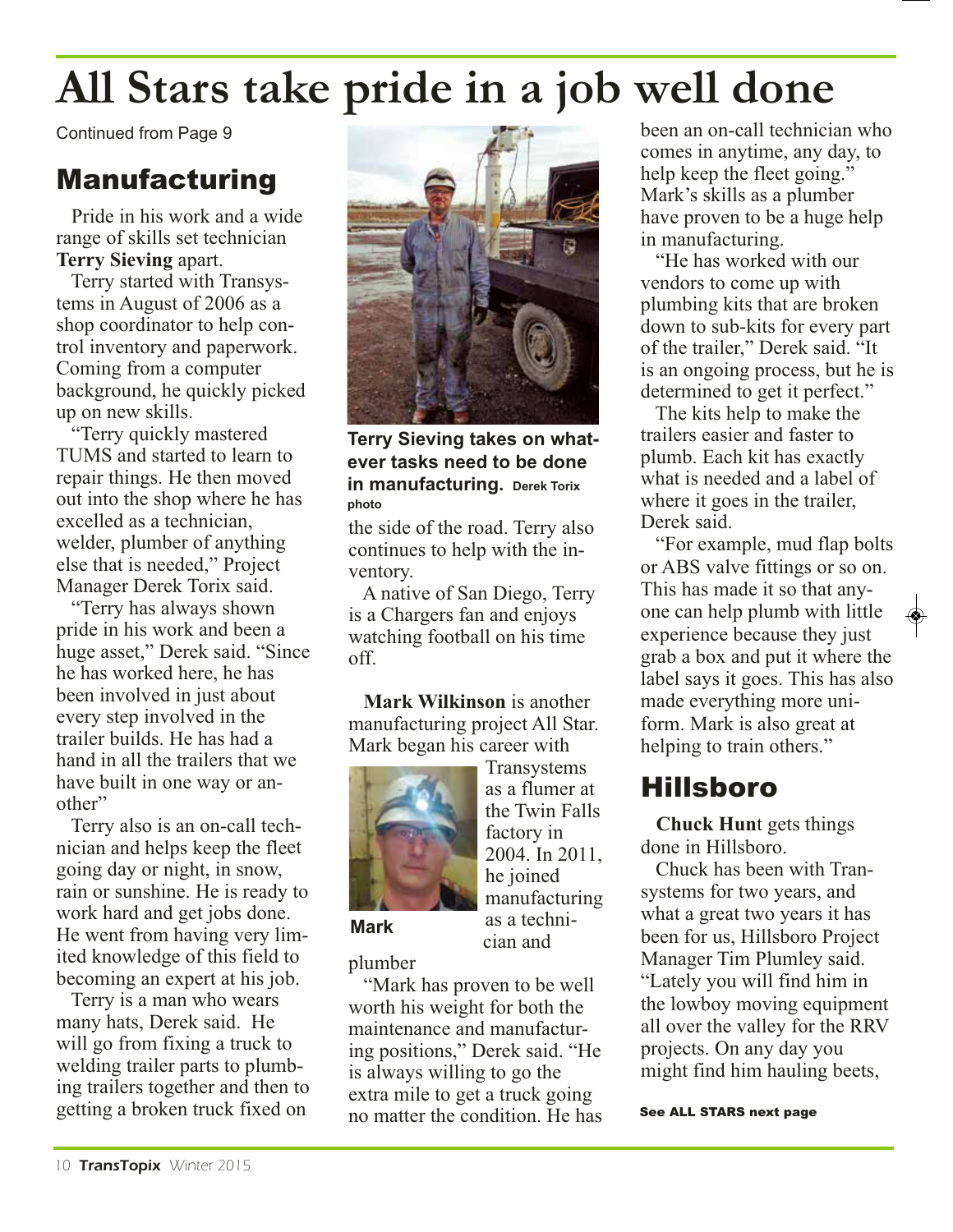# **All Stars are willing to go the extra mile**

running a loader, training drivers, helping the techs on those cold winter days with freezeups, working on safety committee tasks, assisting with employee housing needs, or in the Continued from Page 10



office as a substitute manager. Chuck excels at all of these tasks." Chuck is a

"get it done" **Chuck Bruce** type of em-

ployee. It does not matter if it is 30 degrees or -30 degrees outside, you will never hear him complain about anything.

"He is always on the ball,  $\bigcirc$  doing what needs to be done without being asked," Tim said. "Even with the multitude of tasks that Chuck balances, safety is his first priority. He watches closely to make sure that he works safely and ensures that his co-workers do."

Chuck spends most of his free time with his family, which grew by one member early this year. Teagan Lee Hunt was born Jan.13, 2015.

If you don't find Chuck with his wife, Melissa, and three boys, you will find him on his Harley enjoying the fresh air during the summer months. Chuck also enjoys working with his cattle and horses and farming.

"Chuck all around is someone who you can count on. He

is always right there prepared to lend a hand when help is needed," Tim said.

In his 17th season with Transystems, **Bruce Jacobson**  maintains his role as one of the friendliest and most helpful



drivers in Hillsboro. Bruce began this campaign with Transystems by assisting with the CDL

training courses offered to new drivers in the RRV. He is an excellent trainer who makes sure all of the drivers fully understand the operations of our company with the highest level of safety in mind.

Any time that the company or any employee needs assistance, Bruce is there.

"In his free time, Bruce has been helping our international workers and other employees who have moved here to haul for us," Tim said.

"When they are looking for a ride to go shopping or a day away from Hillsboro, Bruce is always willing to make their stay a little bit better."

### East Grand Forks

"**Bruce Voelker** is a big asset to the East Grand Forks Transystems family," Project Manager Rick Larson said.

"Bruce is a dependable, wellrounded employee who can do anything asked of him. He has



**East Grand Forks All Star Bruce Voelker is in his 32nd campaign with Transystems. Rick Larson photo**

plenty of hours in all equipment used by Transystems."

Bruce started with Transystems Sept. 1, 1983, the year Transystems started in the Red River Valley. Bruce is in his 32nd campaign and arrives for every shift with a smile on his face.

Through the years, Bruce has had a positive impact on many other employees. He passes on his knowledge through training and personal experiences. Bruce has made many great friends while working at Transystems.

When Rick asked Bruce what brings him back year after year, Bruce said, "I appreciate the safety culture and flexible work schedule that allows me to help on our family farm."

Bruce finds the time to be an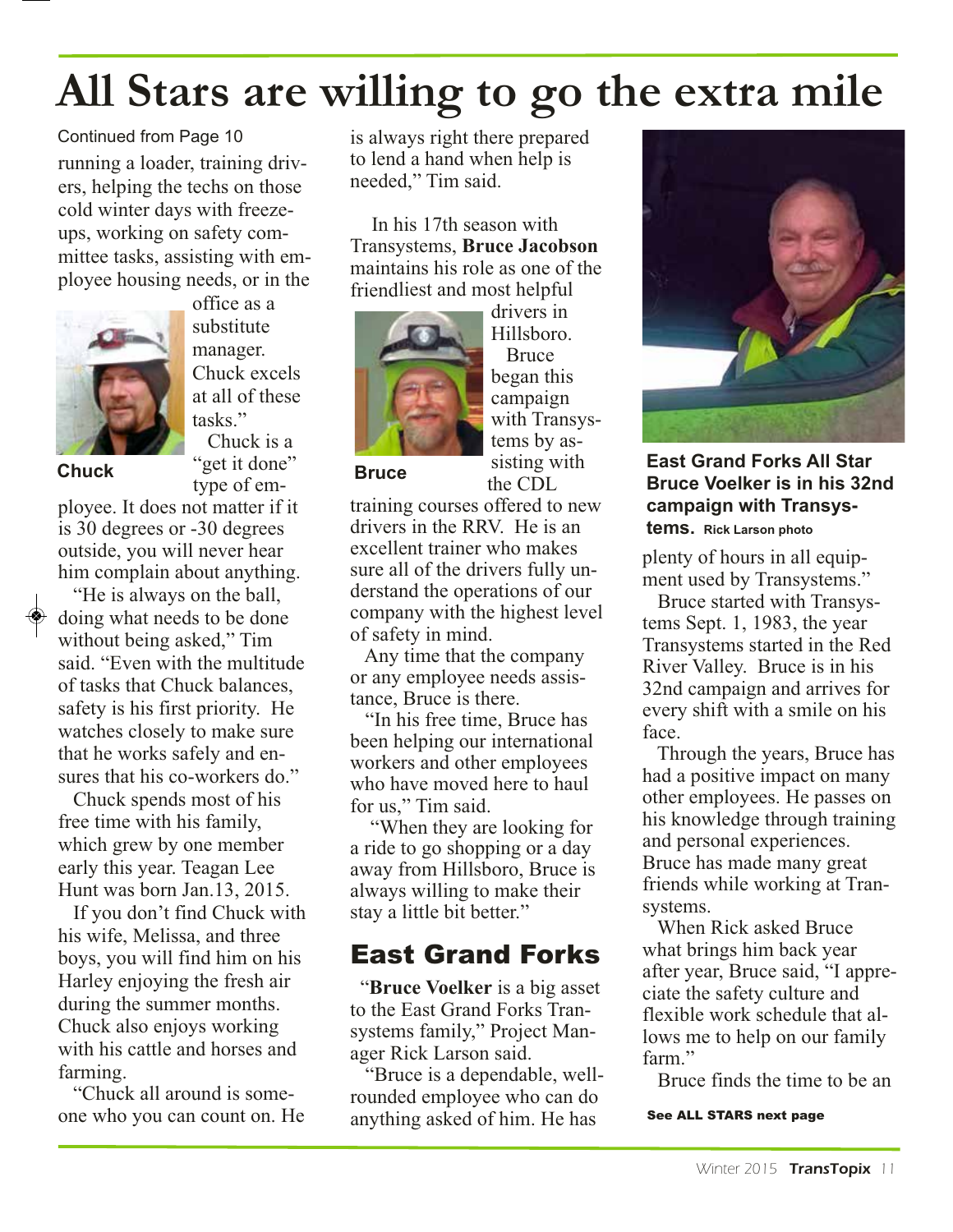# **All Stars are eager to help fellow employees**

Continued from Page 11

active member of the Northern Pullers, competing in tractor pulling contest all around the area. He uses antique tractors restored by his brother.

Rick said, "Thank you, Bruce, for your dedication and service during 32 campaigns."

East Grand Forks driver **Robert Chambers** strives to be safe in everything he does. "Safety isn't like a light switch, you have to practice it at home as well as you do at work," is one of his favorite sayings.

Robert started with Transys-



tems on Aug. 21, 2010, and is a great member of the East Grand Forks team. He is a driver trainer for EGF and takes

**Robert**

ownership in the work he does. Robert passes on great knowledge of safety and driving experience to new and upcoming drivers, Rick said.

Part of Robert's advice to new drivers is to work at a steady pace and be consistent, instead of pushing to get the job done.

When Rick asked Robert what he enjoys at Transystems he replied, "I enjoy training drivers about our safety culture and having pride in the equipment we have."

Robert has a few hobbies he

enjoys doing with family and friends. He enjoys hunting, fishing, camping and watching his grandkids grow up.

"We are excited to have Robert on our team," Rick said.

### Drayton

Veteran Transystems loader



operator **Jeff Sylskar** is a Drayton project All Star. In his 19th season with the company, Jeff doesn't confine him-

**Jeff**

self to working as a loader operator. He also helps out in the shop when needed.

"Jeff is the first one to help out in the shop or to come in on his day off to help with whatever needs to be done," says Project Manager Billy Holum. Jeff also picks up extra days whenever needed.

When he is not hard at work at Transystems, Jeff enjoys spending time with his girlfriend, Sue, and fishing on the Lake of the Woods.

Linehaul driver **Tammy Halldorson** is a Drayton project All Star. A Transystems employee for eight years, Tammy has a great attitude and great personality, according to Project Manager Billy Holum.

"Tammy picks up a lot of extra shifts when needed and is always willing to help new



drivers and drivers from other projects," Billy said. "Tammy joined the safety com-

mittee this

**Tammy**

season and is a great asset. She is what I consider to be a professional truck driver."

On her days off, Tammy enjoys spending time with her son Zackery who is a sports enthusiast.

### Crookston

**Mark Hanson** started driving for the Transystems Crookston project in September of

1998 and has been back for every campaign since. He has taken on increasing responsibility as a driver each year and can usually be



**Mark**

found hauling yard loads while efficiently controlling all traffic to the skip or unloader.

Crookston's skip is unique and requires special knowledge to safely approach and dump each load. Mark, or "Sparky" as he is called affectionately, is always watching new or visiting drivers at the skip to ensure they dump on time without damage to Transystems equipment. Mark often gets out of See ALL STARS next page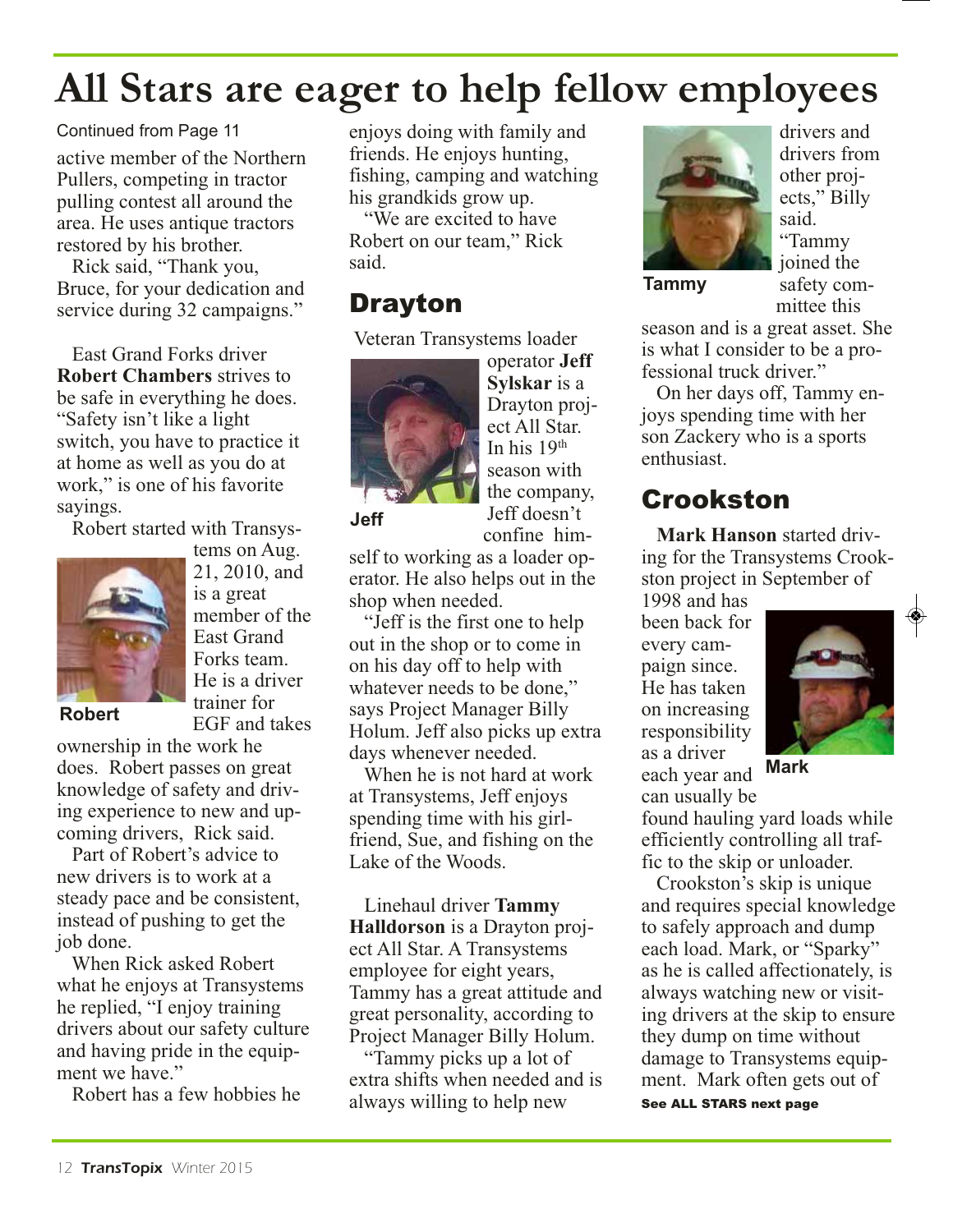# **All Stars are the first ones to lend a hand**

Continued from Page 12

his truck to ensure others are lined up properly and are dumping at the correct times, saving several bumpers from damage when being tipped up. There is little wiggle room when tipping.

"Mark constantly inspects the skip and has found issues before they caused down time for us and our customer," Project Manager Robin Novak said.

Mark is ever ready to suggest a better way to manage his and others' time to minimize line drivers' wait times.

"Because he does all this and does it with a smile on his face and a chuckle is his voice, Mark is a true All Star at Transystems," Robin said.

In his spare time, Sparky is often hunting or fishing with his brother, Mike Hanson, with whom he rides to work every day.

"Thank you, Mark. We appreciate the pride you put into your daily endeavors," Robin added.

Crookston All Star **Jeremiah Wishard** wears two hats during the beet campaign. Jeremiah starts each campaign as a loader operator during the fresh beet haul. Later, he switches to an excavator to work on frozen piles. He excels in both positions.

"I noticed it the first day we hauled beets in Crookston this season," Robin said. "I



**Jeremiah Wishard runs both a loader and an excavator for the Crookston project. Robin Novak photo**

weighed seven loads and there was only 400 pounds difference from the lightest to the heaviest load. When I mentioned it to others at the project, they said, 'Oh, those are Jeremiah loads.'"

Jeremiah's weights are consistently nearest to the target haul weights of all operators.

Jeremiah is very good at taking care of the customer's beets, minimizing spillage and not running over beets. He is usually near the top on tons per hour and is well liked by all. "In fact," Robin said, "I have received phone calls from drivers from two visiting projects commenting on what a good iob he does."

Jeremiah also is meticulous in his pre- and post-trip inspections. He has discovered problems on his loader. His actions save time and money by catching issues early before they cause damage

In addition to his duties with Transystems for the past five years, Jeremiah stays busy on a family cattle operation near Mentor, MN. He and his wife have 1-year-old girl.

"Thank you, Jeremiah for being a true All Star operator," Robin said.

### **Boise**

All Star driver **Geoff Glenn**  has been with the Boise Project for more than two and a half years.

"He is a driver trainer and does a good job teaching new drivers the whole routine:



**Geoff**

From startup and pre-trip to running the winch trucks, safety on the route and loading and unloading at different locations," Boise

Project Manager Kirk Elling-

ford said.

Geoff has not had a loss in more than 125 loads. He is a member of the safety committee and always can be counted on to bring good ideas and suggestions to both the safety committee and everyday operations.

"Geoff has been a big part of some of the changes that we have made to ensure that safety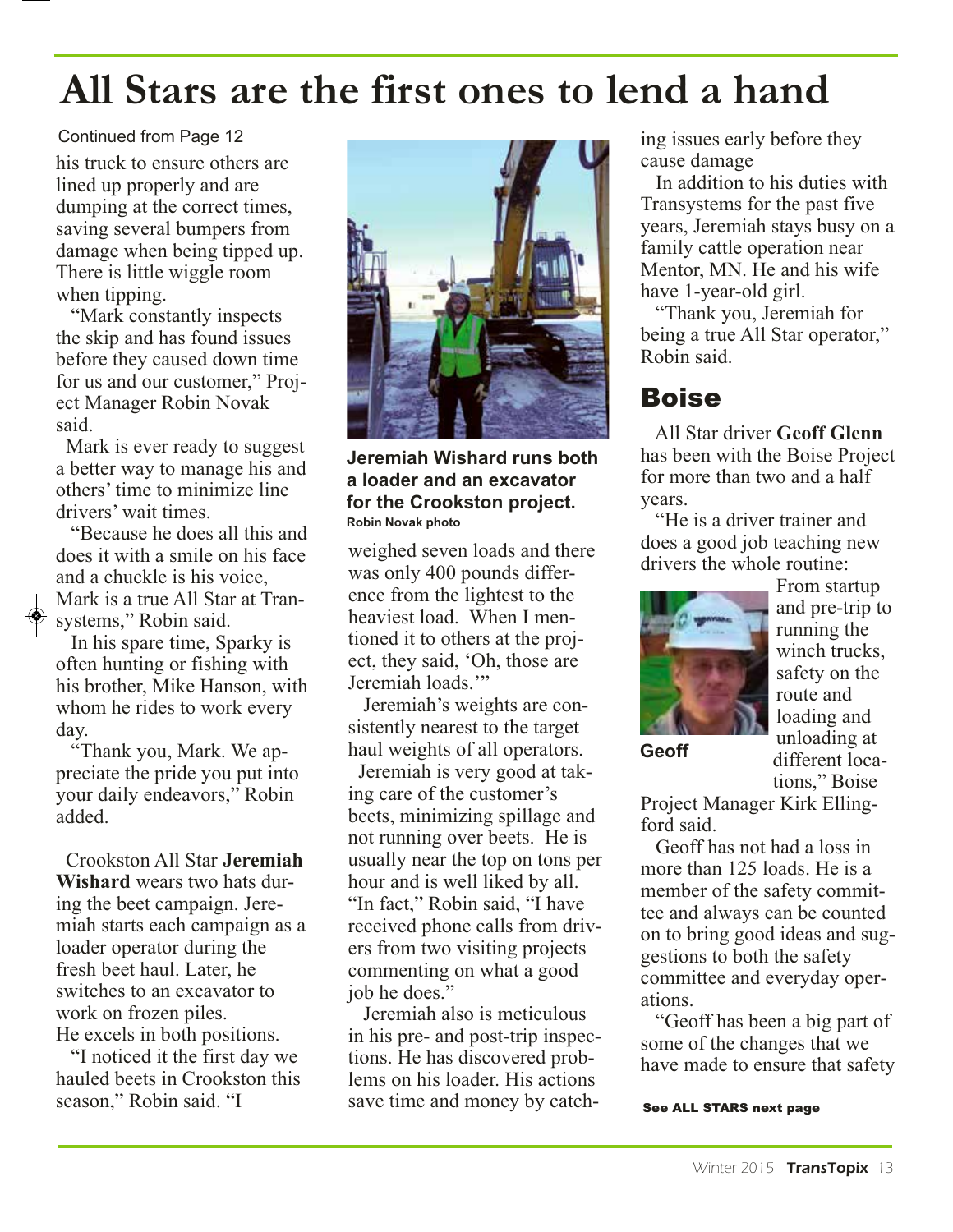# **All Stars work both safely and efficiently**

Continued from Page 13

is on the minds of our Boise Team," Kirk said. "I can send Geoff to any location with his crew and know that they will be safe and the work will always ge<sup>t</sup> done."

In his spare time, Geoff and his family raise goats.



**Russel Oyler is an All Star technician for the Boise Project. Kirk Ellingford photo**

Boise All Star **Russel Oyler**  started with the Nampa project more than three years ago and quickly became <sup>a</sup> major par<sup>t</sup> of that project's maintenance side. He worked with other shop employees to ensure that Transystems equipment was up-to-date and safe for all the drivers to operate.

In February of 2014, Russel moved over to the Boise Project to help out with the maintenance and upkeep of our 25 tractors and trailers.

"Russel stepped right in and did not miss <sup>a</sup> beat from day one," Kirk said. "He does <sup>a</sup>



**Kim Linzy's great work ethic is one of the reasons he was chosen as an American Falls All Star. Carson Munk photo**

great job working with the drivers and keeping all of our units ready to go."

He has been <sup>a</sup> big par<sup>t</sup> of some of the modification to the trailers and tractors to help make daily operations easier and safer for the whole team.

"It is <sup>a</sup> pleasure to work with Russel all the time," Kirk said.

"I would like to thank John Brandel at the Nampa project for making <sup>a</sup> sacrifice on his team and letting Russel move to the other side of town to the Boise Project," Kirk said.

### American Falls

The American Falls All Stars are **Kim Linzy** and **Greg Simmons**

"Kim has always demonstrated <sup>a</sup> grea<sup>t</sup> work ethic and is not afraid of hard work and long hours," Project Manager Carson Munk said.

Kim is in his third beet campaign with Transystems, and has worked the pas<sup>t</sup> two summers on the company's construction projects in North Dakota and Idaho.

"Kim is willing to go anywhere we need him," Carson said. "He is always available to work extra days when we need him, whatever it may be."

He works as <sup>a</sup> driver and also is <sup>a</sup> fill-in loader operator and Holmer operator.

Fellow driver and fill-in oper-

ator Greg Simmons is in his second beet campaign at American Falls. "He is <sup>a</sup>



**Greg**

great asset to the company," Carson said. "Greg will jump in and fill <sup>a</sup> truck on his days off and is always available as <sup>a</sup> fill-in loader operator and Holmer operator. Greg and Kim stepped up to the challenge of learning the Holmer basket loading procedures."

After the beet campaign is over, Greg is not afraid to go out on the road. Last year, he went to North Dakota to help haul beets. Greg spen<sup>t</sup> two summers busy on the Island Park and Sheep Falls projects.

"Greg is <sup>a</sup> grea<sup>t</sup> member of the team," Carson said. "It is <sup>a</sup> pleasure to work with him."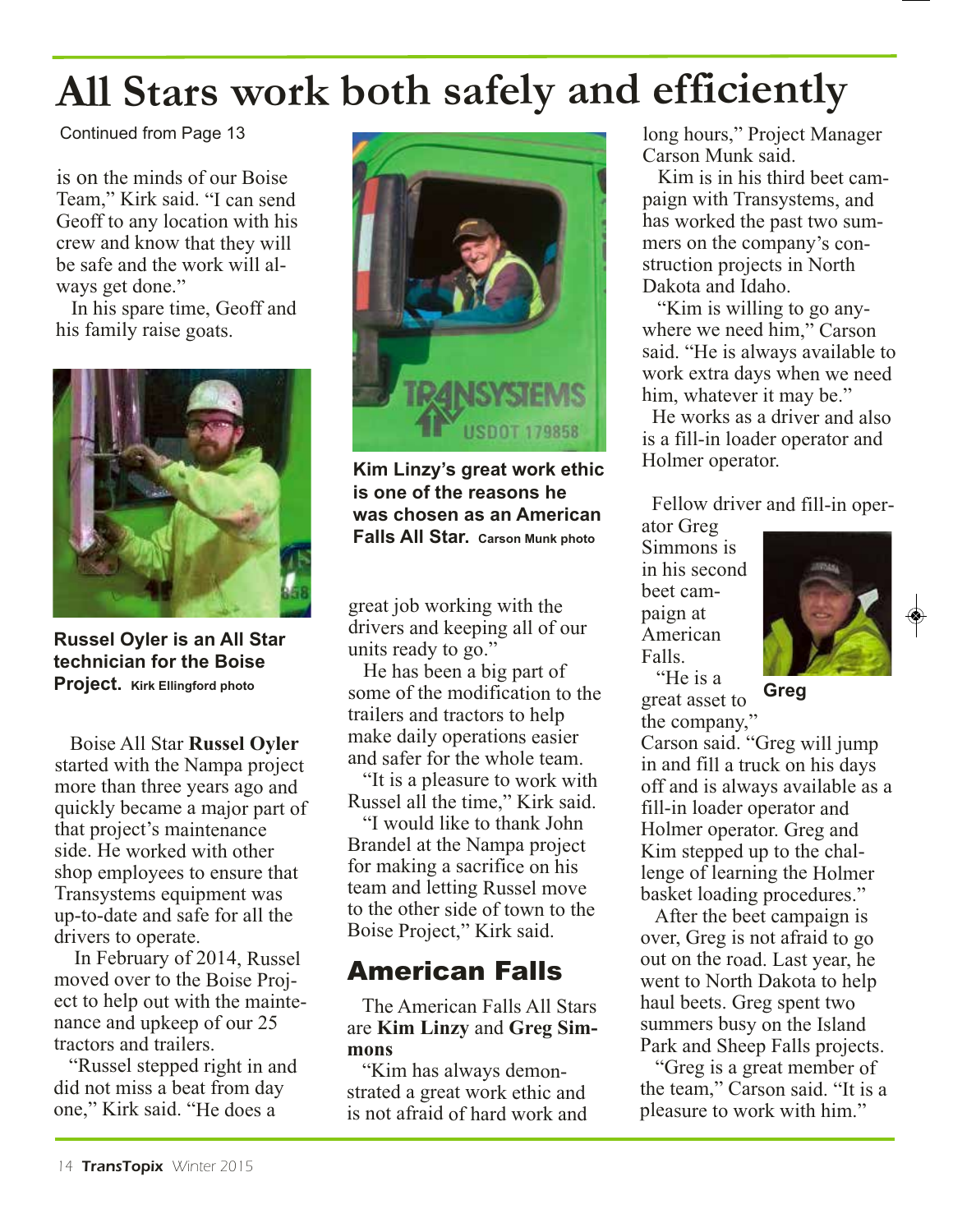# **History Innovation runs deep in company's roots**

ransystems' innovations have contributed to the success and even the realization of projects.

T Early in the 1960s, aviation-grade gasoline was expensive in Montana because there was little competition among local refiners and transporting av-gas from refineries in Washington was expensive.

Railcars could bring av-gas from Washington but returned west empty. Moreover, there was no good system of distributing av-gas from railcars to users at airports which usually did not have access to rail service.

John Rice, Transystems' founder, devised a system to modify petroleum tankers to haul grain from Montana to elevators and a brewery in Seattle and to return to Montana loaded with av-gas.

Contamination of cargo was a challenge in both directions, but effective cleaning systems in both Washington and Montana addressed that issue. The "grain-out, gas-back" system worked flawlessly for many years.

In another instance, a glue manufacturer in Missoula, MT wanted to sell glue to a plywood manufacturing plant at Columbia Falls, MT. The

distance was not great, but rail shipments were not feasible because of the long and circuitous routing. Moving glue one-way without a return cargo to Missoula was too costly.

Transystems developed a system to haul glue in bladders strapped to flat-deck trailers. Glue moved to Columbia Falls and, after unloading, the empty bladders were rolled up and stowed, plywood was loaded onto the flat-decks and transported to the fast-growing Missoula area.

Another customer had a distillery in southeastern British Columbia.

The distiller relied upon corn shipped from the US mid-west. Only one railroad provided service to the site of the distillery.

The distiller needed some leverage in order to negotiate rail rates.

Transystems supplied that leverage by setting up a railto-truck transfer and storage facility in northern Washington on a railway competitive with the local carrier in BC. Transystems could deliver corn to the distillery in competition with the local railway. The alternative for corn delivery held rail rates in check.

In the mid-1970s, a potential

customer was exploring the possibility of buying a stockpile of chrome concentrate (chromite) located high in the mountains of southwestern Montana.

The project could not move forward unless the chromite could move economically from the high-mountain storage site to a long distance rail system. The nearest access to the Burlington Northern Railway was about 40 miles away.

Moving the chromite by truck was a way to meet all parties' expectations.

Some residents were concerned about the amount of truck traffic.

Some residents and local governments suggested moving the chromite in standard 10-wheel dump trucks because these vehicles were smaller than Transystems' equipment.

Transystems people pointed out that using 10-wheelers would require 33,000 loads. Using Transystems' larger capacity trailers would require only 14,000 loads.

Local residents and governments realized that using larger equipment made sense.

Transystems built a facility to unload trucks, store chromite, and transfer the material to unit trains. The project lasted a number of years.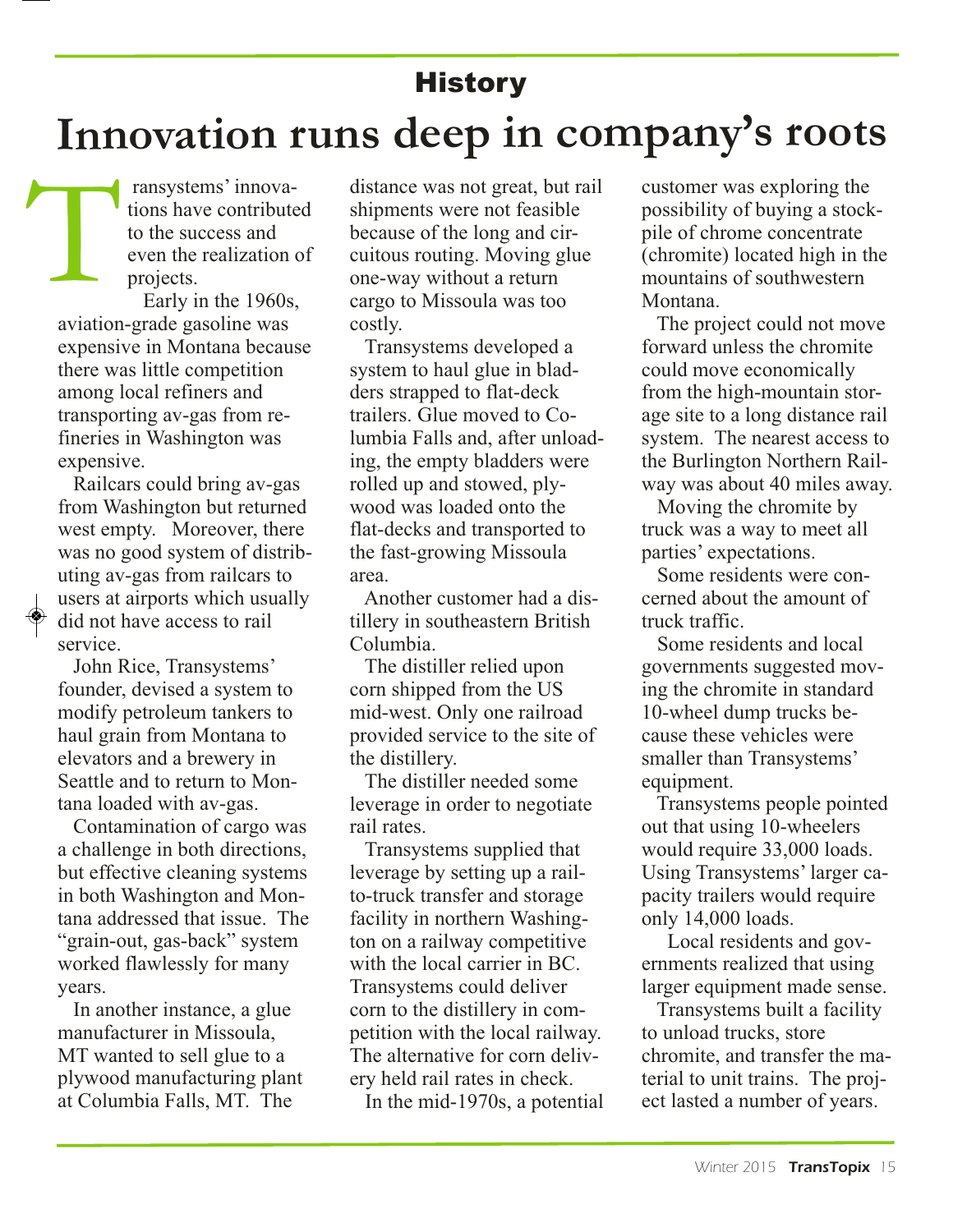# **Cultural belief nurtures safety programs**

n this edition of *TransTopix,* the emphasis is on the cultural belief: I choose to stay above the line and always ask, "What else can I do?"

We saw a great example of that approach a few days ago at the Moorhead project. During a freezing rain event, a seasoned driver got on the radio and encouraged several less experienced drivers to pull over and stop until road conditions improved. The seasoned driver himself parked in order to set a good example. I

A part-time driver at Renville is another good example of asking: "What else can I do?"

This driver reports wearing all of his PPE and, without being asked, spreads salt around the parking area and fuel island. He always is willing to help out in the yard, shop and office, wherever he is needed.

I know that every day at Transystems people step up to help others. Likewise, people stay "above the line" by being positive and constructive.

That approach is especially important in safety. Auditing for safety is a good example of constructive input that supports the safety culture. Every time one of us completes a good quality safety audit, that person says "yes" to the question:

"What else can I do?"

Throughout his career at Transystems, John McCann set the standard for asking: "What else can I do?" John brought a new level of professionalism to the company's safety program. John then asked: "What else can I do?" and took on training for front line employees. In his role as Director of Training, John introduced eLearning and train-the-trainer programs. John also formalized the company's system of recording training and following up on uncompleted training programs.

> *Rich Carl, Vice President of Safety*

# **New equipment gives manufacturing an edge**

hristmas came early for Transystems manufacturing project. In mid-December, the project took delivery of a water jet and press brake. The new equipment reduces the cost of producing trailers and allows the project to make parts quickly. C<br>press bra

> "When using outside vendors, we are constantly at the mercy of their schedules," Project Manager Derek Torix said. "In order to keep their costs competitive, they run our parts in batches so we don't always have what we need."

Derek offered an example.

"An outside vendor would cut fenders for 10 trailers, but not cones to put them on. With the new equipment, we can cut



#### **A new press brake allows the Manufacturing Project to bend its own parts.**

today what we need tomorrow," he said.

The water jet is used to cut sheet material into parts.

"Using water pressure and sand, it cuts about any kind of material there is – steel, aluminum, glass, rubber, plastic, granite," Derek said.

It is the biggest water jet in

the region and provides manufacturing with very tight tolerances and little preparation work.

The new press brake also makes life easier for the project. It is used to bend parts.

"We are able to bend 90 percent of the parts we require," Derek said.

Reduced cost and a ready supply of necessary parts are two of the benefits the new machines provide. Having the equipment on hand allows the project to make design changes or part changes less costly.

"It allows us to handle better our inventory of material and reduces scratches and tarnishing on the aluminum," Derek added.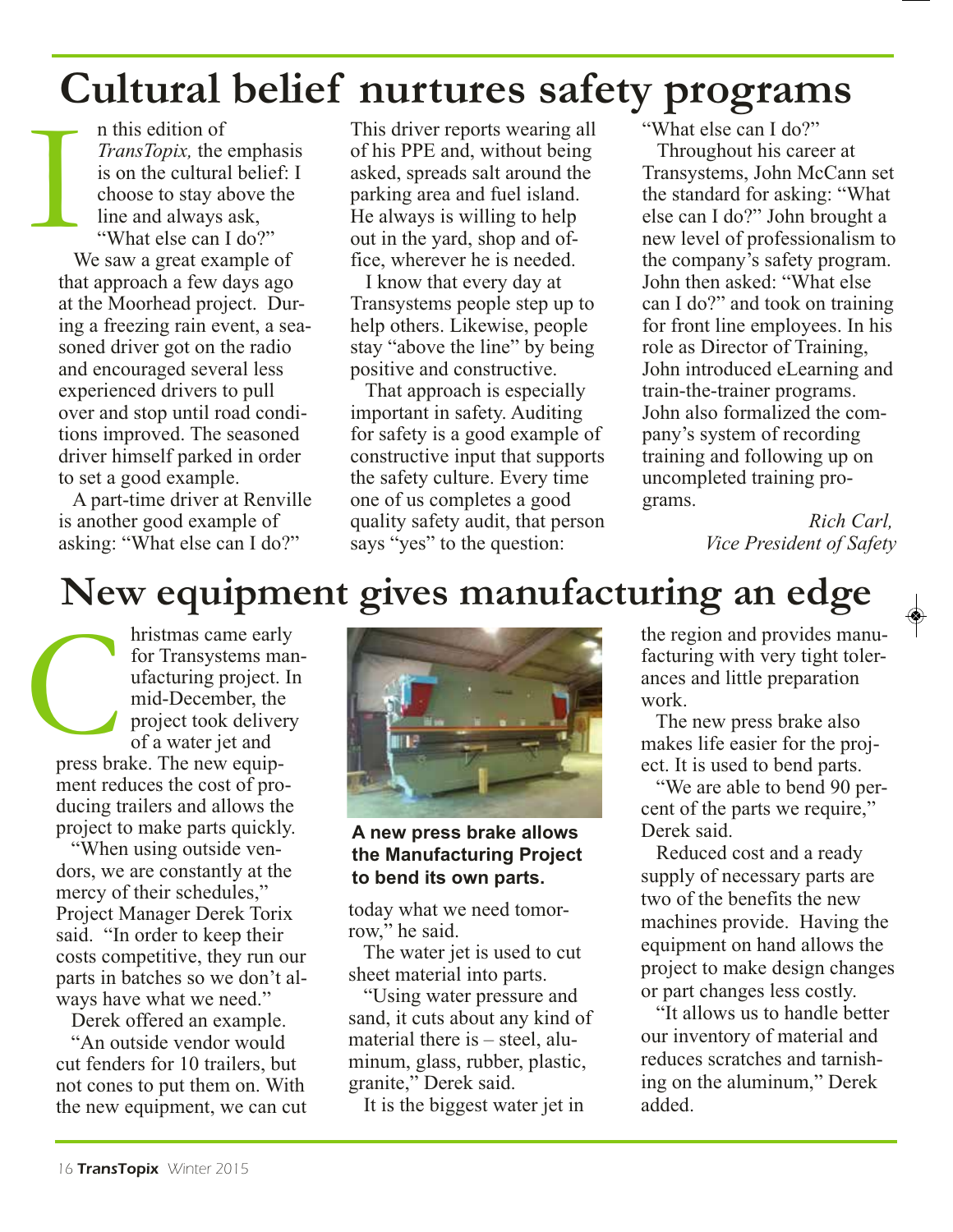# Division Reports **Idaho continues to innovate to serve TASCO**

**I**<br>ou n Idaho, we struggled with the weather this fall and winter. A cold snap in November caused some problems, but we worked with our customer, The Amalgamated Sugar Company, to save every beet we could. Some beets froze, causing beet storage issues when warmer weather returned. However, we managed to keep discard beets to a minimum.

> The loader operators have been instrumental in achieving that. They keep a sharp eye on the beet storage piles and can spot problems before they grow into big problems.

of long hauls. We are hauling 100,000 tons from the Twin Falls area to Nampa. The long hauls are good news for our drivers, providing longer employment opportunities.

We continue to innovate and adapt to better serve our customer. Basket headers on a couple of our Holmer cleaner loaders are working well in American Falls. We are cleaning the ice, mud and dirt off the sugar beets, which allows us to haul and unload frozen beets without beets hanging up in the trailers.

We had a near-record crop for tonnage, with the bonus of better than ever sugar content

in the beets. We will haul the last beets to the factory in February in Nampa and toward the end of March in Twin Falls and Paul.

With plenty of snow in the mountains, there will be adequate water for irrigation. It looks good for next year's crop.

Staffing has been good this year. We have been able to meet our customer's needs and everyone has done a good job, working hard as a team. To me, all of the Idaho Division employees are All Stars.

*Kevin Iversen, Vice President and General Manager, Idaho Division*

Again this year, we have a lot

## **After a good campaign, plenty of thanks to go around**

orland drivers got the last load of outside beets injust before Christmas and wrapped up the yard beets

W in mid-January.

> All in all, it was a good campaign with a few challenges from the weather and some mechanical problems. We worked our way through it.

In December, we had a lot of snow to contend with and had to move snow away from the piles. We shut down outside beets for several days because the roads were closed. There was just more adverse weather than normal this year.

In their usual fashion, Rocky

Mountain Division drivers stepped up to lend a hand to other projects when the job was complete in Worland. Drivers headed to Sidney and Idaho to help move the beets there. Project supervisors and technicians moved to other projects as needed to help out.

Staffing levels were good for the campaign, with the usual group of reliable drivers and loader operators returning. We are blessed because our people come back year after year. We took on a couple of new employees this year.

At the campaign's end, the crew at Worland said farewell to one of our best workers. Ron Weir, a loader operator

and substitute manager, retired. With great knowledge of operations, Ron went above and beyond for us. We will miss him.

Two traveling technicians also deserve praise. Peter Perreira and John Welker traveled from Paul, ID, to Sidney to help out. When they are on site, everything runs smoothly. They spent several weeks before Christmas in Sidney, and then returned after the holiday. Peter and John do an outstanding job. Thank you. If project managers had to wrestle to get their services, there would be a lot of people wrestling.

*Steve Torix, Division Manager, Rocky Mountain Division*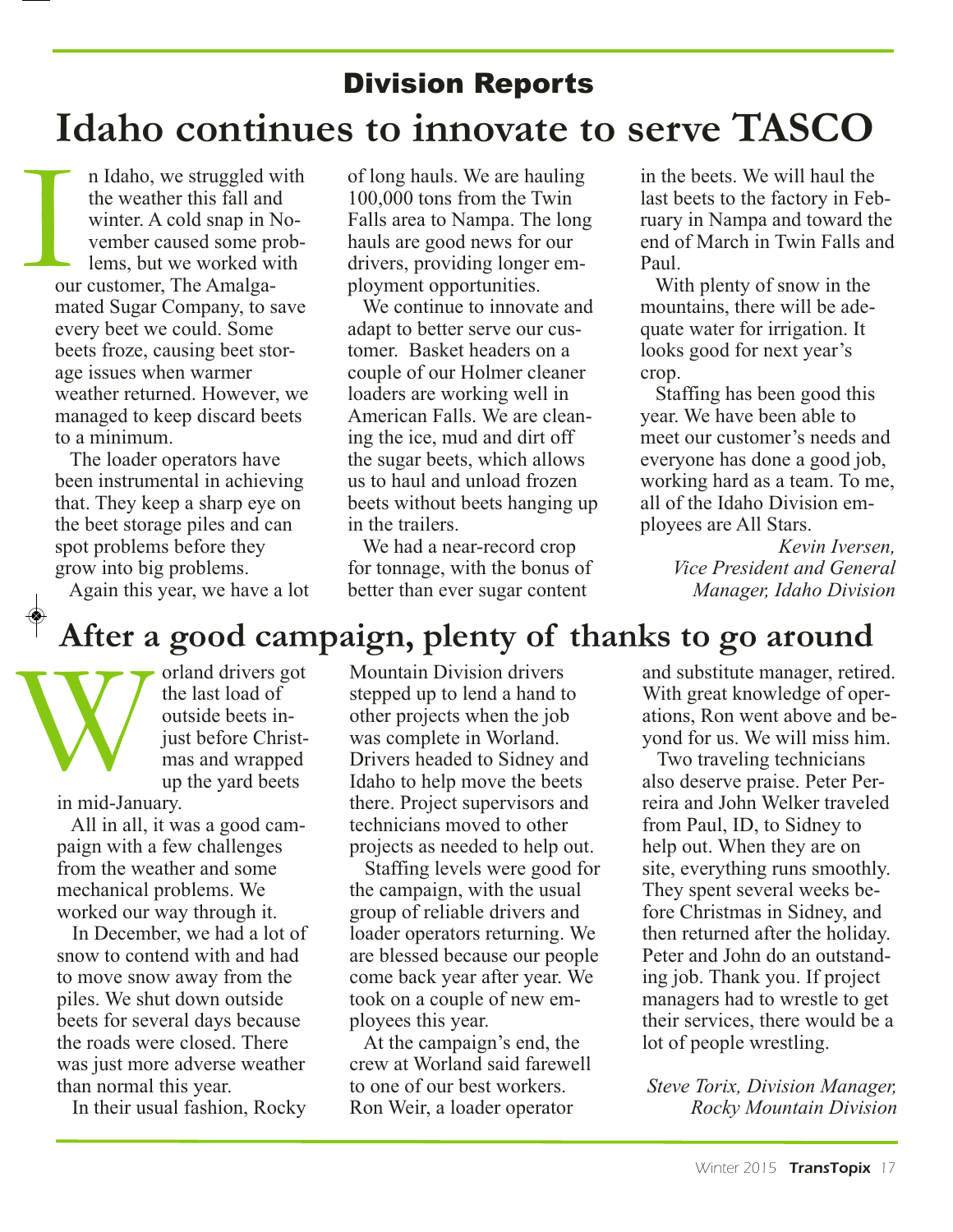# **Fluctuating weather challenges RRV** Division Reports

ith temperatures finally dipping well below zero, the outlook is positive in the Red River Valley.

It has been an interesting campaign so far and we expect it to get better. W

Weather and road conditions were favorable through the early parts of the campaign.

Our staffing levels are right where we need them to be. I have received many compliments on our operation from our customer, American Crystal Sugar Company. ACSC is happy with us.

Unlike last year's campaign,which was bitter cold from beginning to end, this winter started out relatively mild then turned into a rollercoaster of temperatures and conditions.

Snow and cold came later than usual but, fortunately,

winter arrived with the necessary frigid temperatures to get the beets into deep freeze.

The cold is a Godsend for us. Forcing cold air into the beet piles now ensures that they hold until the campaign wraps up in April. While the cold is tough on equipment and people, it is what we need to keep the beets frozen.

We will be finished with the fresh beets early in February and then will dig into the deep freeze operation. The rim beets on the fresh piles are doing all right but it is time for them to be processed.

Our team's hard work on staffing brought huge dividends this year. Managers put forth a lot of effort and it paid off. It has been wonderful to have so many good people on staff, which makes things easier for all of us.

Our maintenance crews stepped up and their hard work on the after-treatment systems has kept our trucks running better than ever.

The five new Volvo power units we received in December are running well and the feedback on this new equipment is very helpful. Our drivers are the best source for input on our equipment. Thanks for sharing the Volvos with us, Idaho team!

I thank Stacy Buchl and the administration team for providing us with timely and accurate information. This has aided the managers to achieve the key result: Transystems will be fully staffed.

With winter settled in and the campaign running well, we are looking forward to a good season here and great opportunities for summer construction work down the road.

*Troy Carl, Vice President and General Manager Red River Valley Division*

# **Good crop, good weather in Minnesota**

n average crop, better than average weather and excellent staffing numbers all added up to a campaign with few bumps in Minnesota. While -10 degree weather may seem frigid to some, it's warmer than usual for a Min-A

nesota winter. Weather-related shut downs were minimal this year and the crew contended well with some passing ground blizzards. Overall, there was not a lot of snow to fight.

An increase in our fleet size meant we needed more staff. We went from a base of 84 drivers to 96. Fortunately, we were able to count on a large group of reliable returning drivers and loader operators as well as 21 international workers who joined us from Mexico.

Even though the weather has been milder than usual, the beets are holding well. We will See MINNESOTA, next page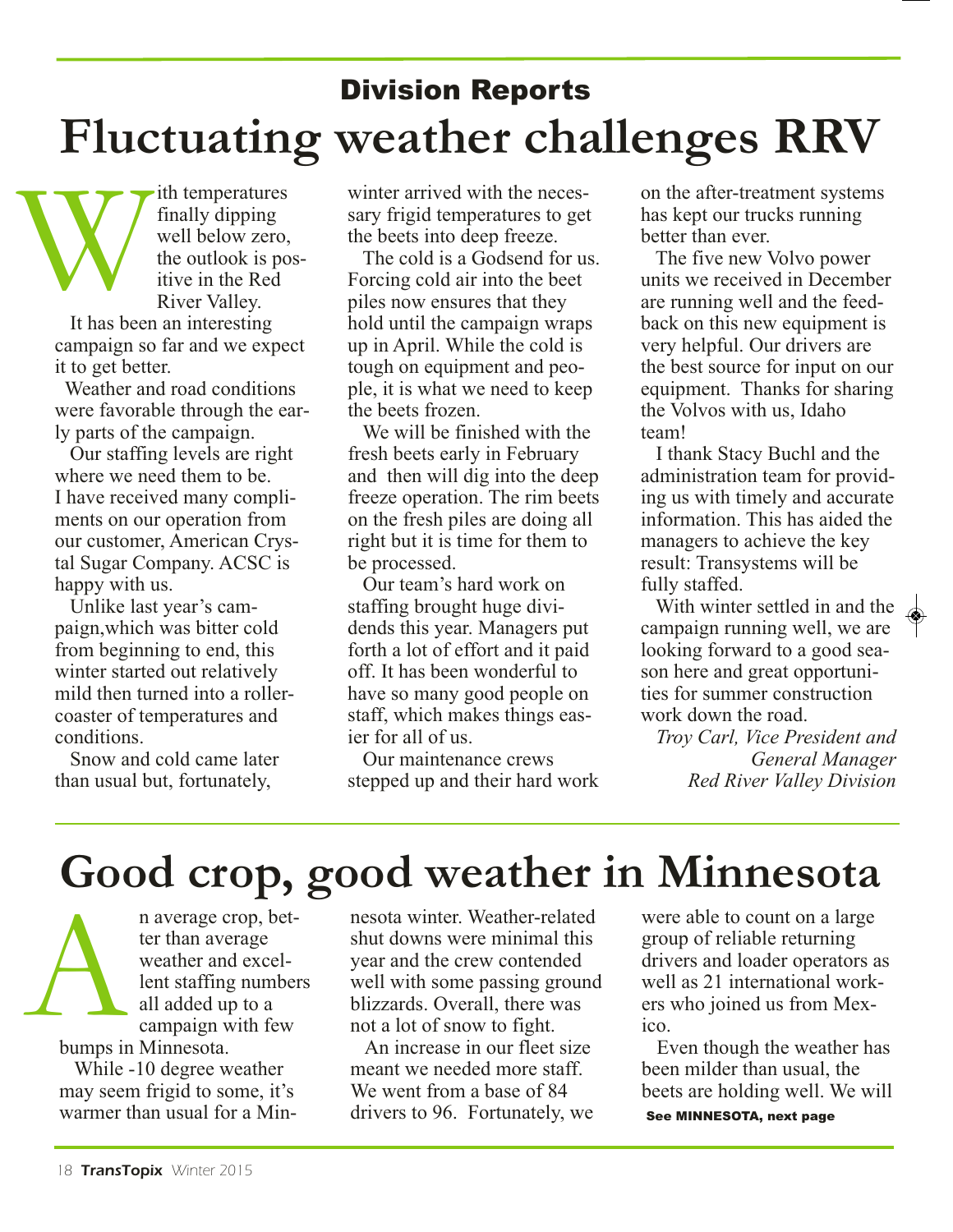# **Adminstrative staff supports the team** Administrative Report

he "What else can I do" attitude defines a successful member of the administrative staff. We expect the administrative staff to take on additional duties every year. We expect them to be willing to help out other employees, no matter what department. Our clerks support operations, maintenance, safety and their peers. We exp

This year, our administrative staff supported our key result to be fully staffed by helping hundreds of driver applicants complete applications.

The new eLearning program posed challenges to many employees getting used to a new system. I would bet that every day a clerk at every project helps a fellow employee with eLearning.



Kari

I would like to recognize a few administrative employees who have stepped outside their own projects and put in ad-

ditional hours when another project was short staffed.

In the Red River Valley, Katie Galland, Ariel Peichel, and Sheila Hoffland helped Drayton, East Grand Forks and Hillsboro projects when those projects were short a clerk.

In Idaho, Shelly Brummond put in extra time to fill in for another clerk on leave, so the division office would only need to fill in for one day.

Gloria Soto helped all projects get caught up on driver

log corrections and record loader moves for billing.

Gloria and Echo Jackson from Nampa project also help support Boise project whenever needed.

The clerks in Renville, Toni Blood and Michell Harder, help out Sidney project on the weekends so Christy Dingfelder can have a much needed day off.

We are the support of Transystems and we help others reach their goals.

We train, we research, we report, we keep information updated, we meet deadlines, and keep things on task. This is how the administrative team owns it.

> *Kari Franks, Senior Administration Manager*

### Minnesota

have no discards. Continued from Page 18

In mid-December we brought in a driving simulator to help our drivers improve their skills. The simulator is only one of the many items in the company's treasure chest for training.

About 50 employees went through simulator training.

They had nothing but good

to say about the experience.

They appreciated the extra training. It will keep us safer and we hope to repeat simulator training next year.

Our last trucks will be off the road in late February and the factory should finish slicing early in March. When we are finished with yard beets, we will switch our focus to getting our equipment readyfor the summer construction season.

Our new and revamped equipment worked well throughout the campaign. We were fully staffed in the shop all year long. Our excellent team of technicians rose to every challenge presented. There is less wrench work and more computer work in our new equipment. The techs stayed ahead all season.

*Mike Rood, Manager, Minnesota Division*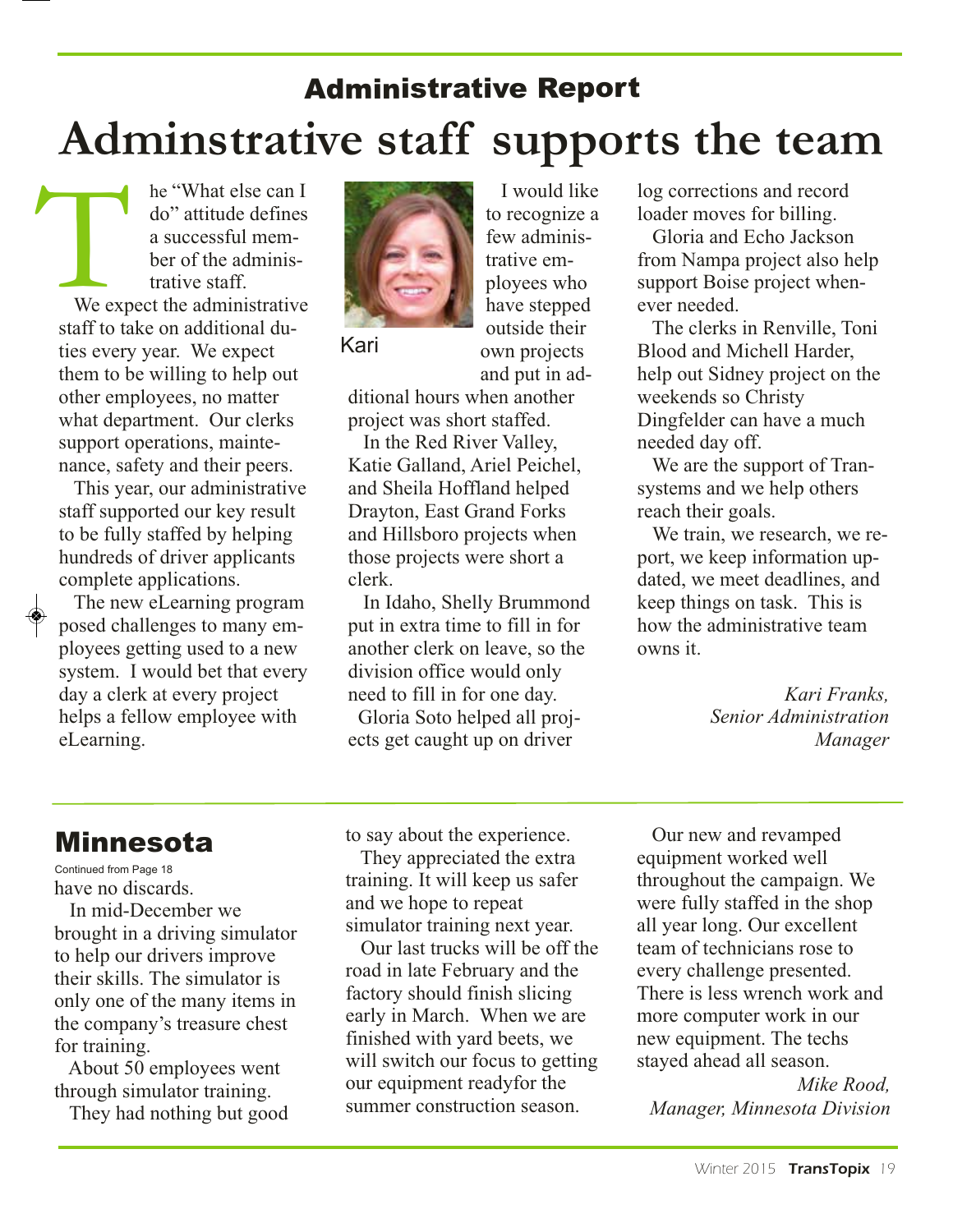# From seed to sugar bowl **Keeping factories fed all winter long**

### "White sugar is stable, but beet piles are not"

ransystems works with its customers to ensure a steady supply of sugar beets to factories from Idaho to Wyoming and on to Montana, North Dakota and Minnesota. More than 20 million tons of sugar beets are harvested each fall. Every ton T

**Editor's note: This is the third in a series that follows the production of refined sugar from the seed to the sugar bowl.**

must make it through a factory sooner or later. Several million tons of those beets are held in beet piles until the last round of slicing in the spring. The company's far-flung customers do not share a similar climate, so

sugar beet storage practices vary.

In Idaho, sugar beet storage is all about getting the outside edges of the piles to the factory as they freeze.

In North Dakota and Minnesota, it's all about getting the piles frozen hard and keeping them that way until the factories are ready for them.

"White sugar is stable, but beet piles are not," Ken Dahl,



Ken

Superintendent for Southern Minnesota Beet Sugar Cooperative, said. That is why sugar beet

Agricultural

pile storage management is crucial to the success of Transystems customers.

Ken summed up beet pile management succinctly. "We like to keep pile heights low, level the piles, split the non-ventilated piles, and use temperature probes and infrared scans. We cover some piles with insulation and tarps. We remove snow and break up ice crusts with a snow cat to keep air moving through the beets. And finally, we slice as fast as possible since white sugar is stable but beet piles aren't. This is the abbreviated storage strategy for SMBSC."

In a nut shell, it sounds relatively simple. In practice, it is anything but.

Ken explained how SMBSC handles more than 2 milliontons of stored beets. He said the principles apply to storage in general, but other co-ops use some different methods.

Tending the beet storage piles is crucial since each ton of beets in storage can lose half a pound of sugar each day. Millions of beets are in piles for the long haul, some as long as nine months.

"The beet is a live organism and burns up stored sugar through respiration as it tries to grow new leaves and survive. Higher temperatures in the stored beets equal higher respiration rates and resulting higher sugar loss," Ken said.

"We try to lower pile temperatures using various methods in an effort to lower respiration rates and reduce the half pound per day of sugar loss."

#### How do they do that?

The first thing to do is limit pile heights since heat rises and is released out the top of the piles. In piles that don't have ventilation fans, 18 feet is the optimum pile height. This allows heat to escape effectively and also keeps from creating too many rim beets which are subject to weathering.

"Since pile strip length is limited and we have to get harvest concluded before we run out of storage space, sometimes we have to pile higher than 18 feet in order to fit the piles on the strips we have," Ken said.

After piles are created, snow cats come in to level the tops. "This accomplishes two functions," Ken said. "First, it reduces rim beets, which are subject to weathering. Before they are leveled, the pile tops have a corduroy type surface with peaks and valleys, which is a function of how beet pilers

See BEET STORAGE, next page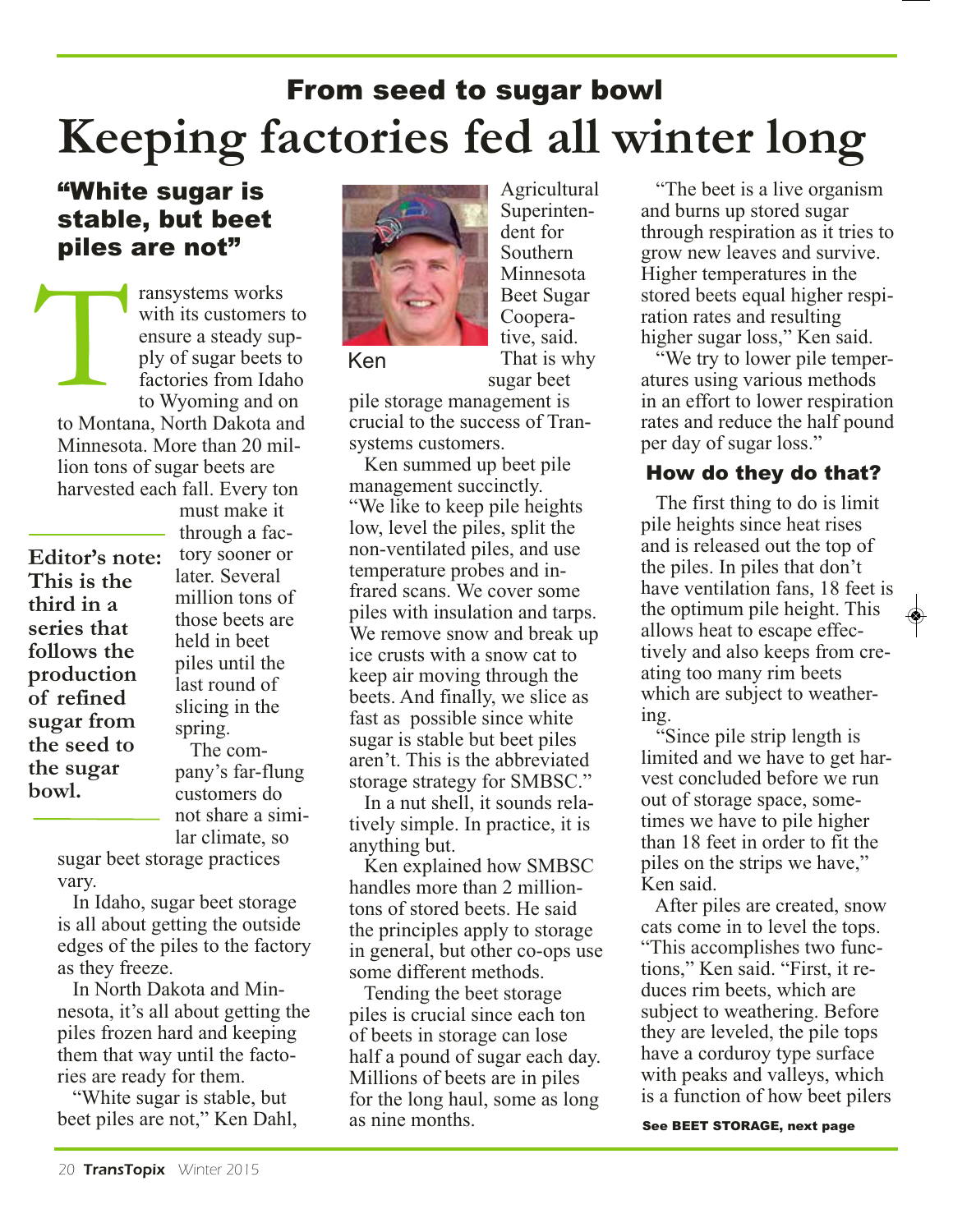### Beet storage

Continued from Page 20

operate. After leveling, piles are smooth with less surface area exposed to the elements.

"Second, the leveling creates a smooth heat radiation surface, which is more efficient than the peaks and valleys since heat normally migrates to the peaks," he added.

The snow cats are the same machines used to groom ski hills and snowmobile trails.

In the Red River Valley, the same machines and techniques are used.

"Pilers leave ridges all over the piles," Dan Gowan, American Crystal Sugar Company's Director of Agriculture, said. "The groomers flatten them out and fix a lot of our problems."

#### Cooling strategies

Splitting is another pile-cooling technique. Normal beet piles are from 220 feet to 240 feet wide. By taking about a 50-foot-wide section lengthwise out of the pile, the pile mass is reduced and cool ambient air can get at the remaining two shoulders to cool them quicker. Splitting begins as piles are created, Ken noted.

Ventilation is another pilecooling strategy used in Minnesota and North Dakota. This involves using mechanical fans to blow cool air into the storage pile through perforated culverts which are buried at the base of the beet pile.

"In the Valley, about 3.3 million tons of beets are put in deep freeze, using a forced air



**Culverts are placed under sugar beet piles. Fans blow air through them to keep the beets cold. Ken Dahl photo**

system to freeze them well," Dan said. Beet managers take advantage of Mother Nature's abundant cold.

"A third of our crop is piled over air," Dan said. "We use the natural gift of frigid air. Some people think the bitter cold is a problem. We think it's great."

Pile ventilation is accomplished using fans spaced at varying intervals along each side of the storage pile. The fans blow air into perforated 30-inch diameter galvanized culverts which are buried by beets and are oriented crossways to the pile. Soon after the piles are built, cool air is forced through them to begin cooling the beets but not freezing them immediately.The fan operation is automated and the temperature parameters are adjusted as the beets cool.

"In Minnesota, we use three

cooling regimes: refrigeration for the ventilated piles which will be processed first; soft frozen for the piles to be processed next; and hard frozen for the last piles to be processed," Ken said.

#### Tucking them in

SMBSC covers all piles that are not scheduled to be processed by the middle of February. Poly tarp is used on piles scheduled to be processed in late February. For beets in it for a longer time, heavier poly tarp and a  $1\frac{1}{2}$ -inch concrete blanket are placed on the piles. They protect the beets to be sliced at the end of the campaign.

SMBSC hires a contractor to install, monitor, remove and dispose of the pile covering and insulation. Insulation can be reused. Tarps are used once. See BEET STORAGE, next page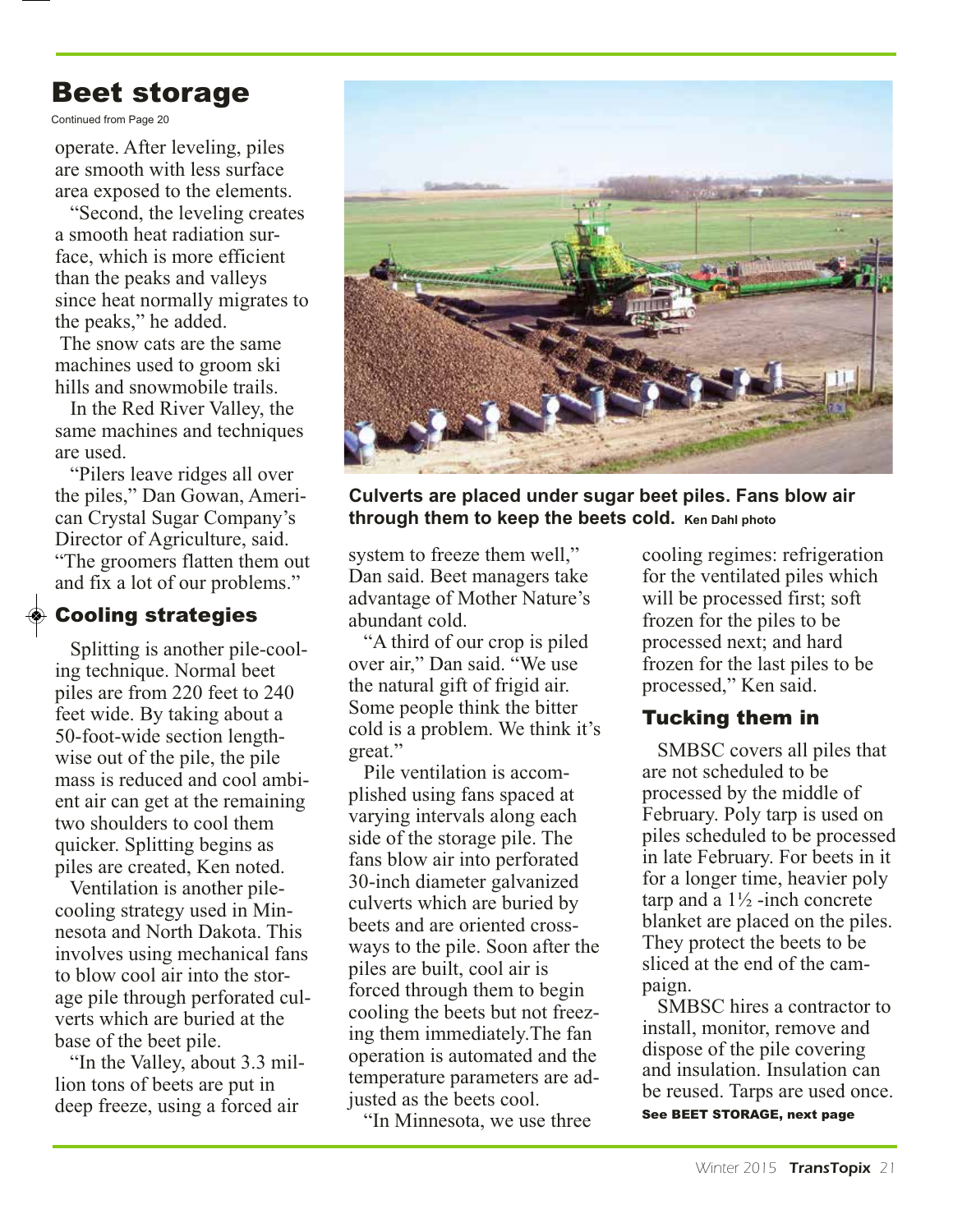### Beet storage

Continued from Page 21

Spreading <sup>a</sup> giant tarp over <sup>a</sup> massive pile isn't easy. The tarps are installed and removed using <sup>a</sup> variety of equipment, including snow cats, tracked ATVs, telehandlers, and portable sewing machines. Even with the machines, it takes <sup>a</sup> lot of manual labor to accomplish the task.

ACSC also covers many of its beet piles. Five-panel insulated tarps are rolled on using the snow groomers. The tarps are positioned and further unrolled by contract employees. ACSC also stores beets in sheds. The company has <sup>a</sup> dozen beet sheds, each of which can hold between 50,000 and 75,000 tons for <sup>a</sup> total of 675,000 tons. Shed beets are the last ones to beprocessed in the spring.

#### Monitoring the piles

Co-op agriculturists are responsible for monitoring piles from harvest until every pile is gone.

In Minnesota, they do this by installing T probe temperature sensors: <sup>a</sup> tube with <sup>a</sup> point on one end and <sup>a</sup> handle on the



**Immense tarps are placed over the beets piles. Ken Dahl photo**

other end. The probe is about 5 feet long and is pushed into the top of the pile at acertain spacing. An alcohol thermometer is suspended inside the tube and the open end of the tube is sealed with <sup>a</sup> rubber stopper.

Each week, an agriculturistwalks assigned piles to assess storage conditions, Ken said.

"All of the human senses are used. The observer may see melted snow, beet regrowth, or sunken areas which indicate warmer areas. They may smell fermenting which may indicate beet deterioration. They may notice that their feet sink into the pile which may indicate warmer or deteriorating beets."

Ventilated piles have radio transmitting probes instead of the T probes. The temps from

21. Lucas McHargue, Zackary

22. Guillermo Mata Gonzalez, Thomas McKinzey. 23. Randall Hess, Abuzar Salim. 24. Kathryn Durrant, Allen

25. Julian Dahl, Billy Johnson, Curtis Lenoir, Fernando Mayo Sanchez, Chad Rolland, Daniel Stusynski, Chad Thompson. 26. Brian Kitt, James Miller, Ezekiel Nott, William Thompson. 27. Frank Marsh, Evan McEntire, Brion Nelson, Jaymes Swenson,

28. Barbara Brendt, Jose Romo, Gale Wright. 29. Robin Roney, Steven Vansell.

Newton.

French.

Rory Yekel.

these piles are transmitted to <sup>a</sup> computer that controls the fans.

"We also use infrared technology to help look for anomalies in pile temps," Ken said. "Every week we fly over the storage piles with an infrared IR camera. A detachable camera monitor that is operated from the cockpit allows the information to be stored on <sup>a</sup> card. The card is then analyzed on <sup>a</sup> desk top computer."

In the Red River Valley, ACSC also flies over the beet piles to monitor them.

"With this grea<sup>t</sup> technology and with many years of history, we can rely on the camera and we can move fleets to attack areas of concern before they become larger," Dan said.

#### Happy Birthday February

1: Tim Cantrell, Lorena Dominguez, Jeremy Knudson,<br>Virgil McKay, John Weimer.<br>2. Douglas Forsythe.<br>3. Donald Cline, Jason Strunk. 4. Dennis Anderson, Jay Bolinske, Roberto Carhuas. 5. Maxwell Ormsby, Troy Tjaden. 6. Charles Frew, James Fritz. 7. Keith Klawitter, Layce Whitworth. 8. Peter Perreira, Cesar Ramos, Wayne Suda, Scott Troska. 9. Ralph Novak, Dave Taylor. 10. Daniel Flores Mendoza,

Charles Matthews, Michael Sirek, Bruce Watts, Paul Yerbich. 11. Benedict Dvorak, Jose Gonzalez Vega, Andrew Teal. 13. Jack Gochnour, Karim Kehelaouinet, Donald Trogdon. 14. Dawn Bergquist. 15. Adam Cwikla, Frederick Fowler, Laurel Jensen, Richard Lohman, Jacob McHargue. 16. Sophia Bortz. 17. David Christopherson, David Hakeneis, Kenneth Leathers, Andrew Yost. 18.Edward Ewanek, Scott Lothert, Patrick Paslay. 19. Dustin Wilson. 20. Joseph Crego Sr., James Forth.

March

1. Jeffrey Dillman, Eleazar Reyes, Jason Sorrick. 2. Kellie Barker, Cason Baumgartner, Donald Hansen, Sherri<br>Lankford, Fredy Ramos Vasquez. 3. John Brandel, Jeffrey Fields, Jerome Larson, Mark Neumeister.

4. Scott Smith, Kevin Thompson, Dennis Weigt, Nicholas Wittman. 5. William Brockway, Jared Davis, Robert Rainey Jr., Richard Wiseman. 6. Gary Brown, Joshua Eide, Kevin Higdem, Jordan Kisler. 7. Travis Cline, James Coburn, Brian Kimpling, Carson Munk,

Arthur Poppe III. 8. Wendell Berg, Kyle Bouden-

bush. 9. Steven Altepeter, Ronald Brackett Sr., Ronald Rubino. 10. Mark Buethner, William Burling, Dale Johnston, Bryan Roush, Kurt Winkler. 11. Steven Ash, Thomas Goeddel, Derrick Vilven. 12. Becky Purkett, Gloria Soto. 13. Jay Amundson. 15. Aaron McCann, Tyler Pierson. 16. Rodney Bodley, Randy Estes,Tammy Larson, Stormylynn Manley, Illand Mariner, Anthony Negen, Anthony Smith,

See BIRTHDAYS, next page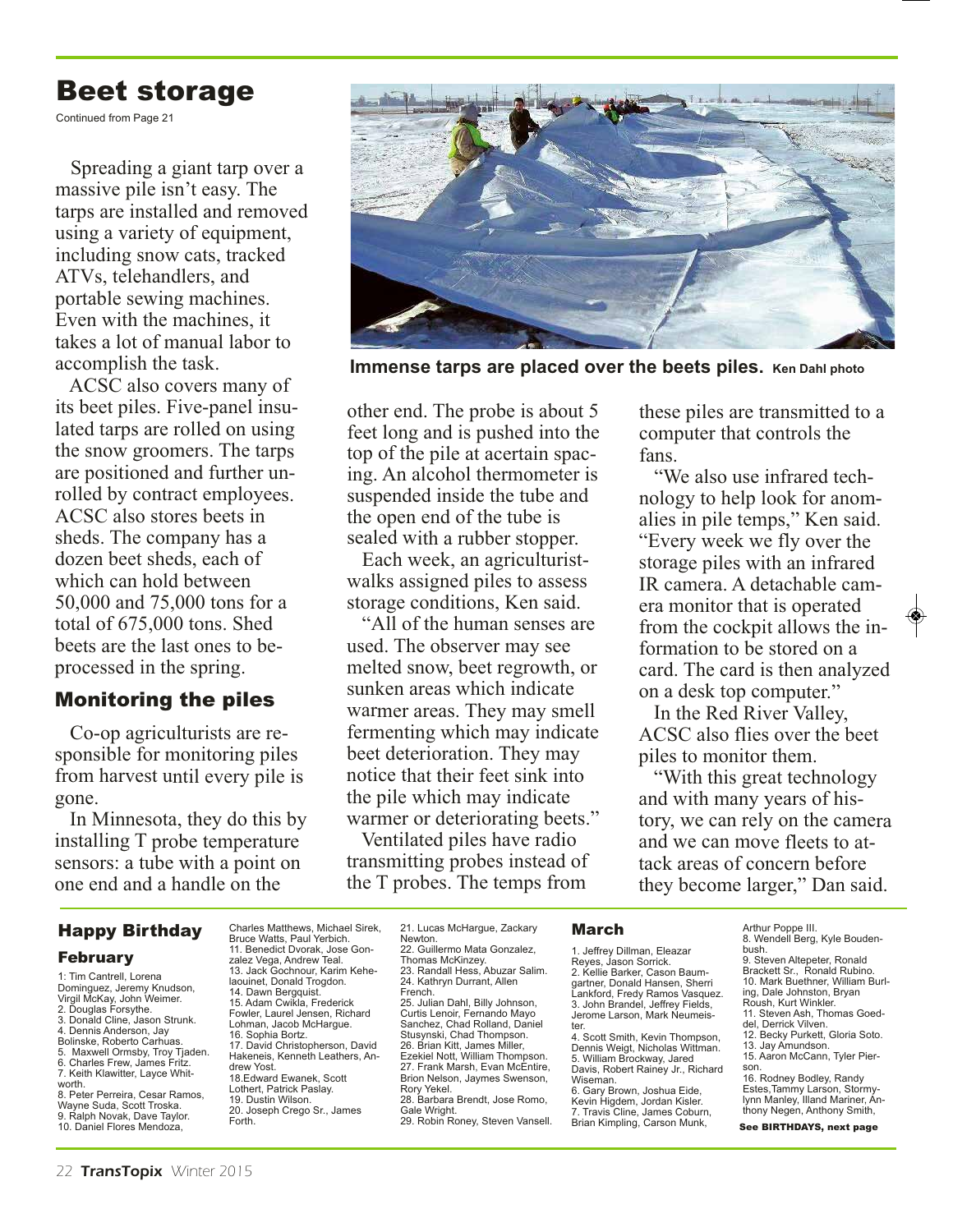# **Beet pile management Idaho style**

near Blackfoot.

sky work together.

ing ground.

field to factory. Other beets come from the far eastern area

The work is far from over once the beets make it to a pil-

Piles are constantly monitored. Crop consultants walk the piles, keeping a sharp eye out to ensure that the beets are storing well, John said. Eyes on the ground and eyes in the

"We fly over the piles and, using thermal imagery, watch for hot spots," John said. Managing beet piles in an area that is defined as a desert is challenging. Amalgamated has a unique process that

makes pile management work. "Once we get our piles made, we strip them, taking three to five feet off the edges," John said. This removes the dirt ring and dirt cones that can hinder cool air flow through the piles.

The bitter cold that both plagues and blesses the Red River Valley does not come into play in Idaho. While piles freeze in Idaho, they are subject to thawing as well. And

typical harvest in Idaho for The Amalgamated Sugar Company is 6.3 million tons or 35 to 36 tons per acre. That is a lot A

of beets to move from field to factory.

"Sometimes it is less. Sometimes it's more," John Schorr, Corporate Director of Agriculture, said.

Growers are responsible for bringing their crops to 74 piling grounds operated by the company. From that point, Amalgamated and Transystems take over.

Piles range in size from 30,000 tons to 85,000 tons. The piles can be as long as a quarter of a mile and as wide as 220 feet, depending on the type of pilers used. Still it may not be enough to hold the crop.

"Our beets travel a lot of miles," John said. "Our constant challenge is how far the beets must go to get to the factory."

Amalgamated has a vast growing area. Some sugar beets come from across the Washington state line, traveling more than 200 miles from

#### **Birthdays**

Ronald Thornton. 17. Keith Bergstresser Jr. 18. James Hove, Richard Pottenger. 19. Jose Roberto Cortes Riveroll, Brian Dufault, Daniel Hendrickson, Michael Mesheski, Eric **Nephew** 20. Jerry Strickland, Aleksandar Zovko. 21. Gary Crowder, Thomas Daniel, Fidelis Fitterer. 22. Loren Bittner, Arlen Hurst. 23. Jimmy Barbre, Todd Breezee, Christopher Canfield, Bruce Feldman, Darcy Hawk. 24. Mark Andreasen, William Helgoe, Michael O'Keefe, Omar Rodriguez Rosales, Julio Cesar Sinohui Ochoa. 25. Kevin Casey, Humberto Ramirez, Jennifer Strohman. 27. Starr Coleman, Maxwell Lamb, Randall Price, Nathan Wrigley. 28. Joseph Hanson, Michell Harder, Michael Hollon, Zachary Jones, Otis Noel. 29. Peggy Brown, Codey Carrick, Carl Glenn, Eustacio Mendoza. 30. Ryan Belen, Steven Burton, Don Christensen, Raymond Higgs, Aron Mullis, Derek Torix, Dirk Torix, Robert Whitaker. 31. Rodrigo Arteaga, Carl Van Voorhees, Dee Yeaman.

April

they thaw quickly.

"We can never get piles

1. Kenneth Brooks, Ryan Combs, David Lines, Randall Rabideaux, Sheri Roberts, Benjamin Walters. 2. Irvan Butler, Deeann Kroshus. 3. Debra Turrentine. 4. Viki Gallagher, Jesus Gomez, Rigoberto Rivera, Dawayne Volk. 5. Brady Schroeder, Bruce Wheatley. 6. Dylan Branden, George Myhre. 7. Brett Roomgaarden, Dennis Dammann, Jim Woodward. 8. James West, Wayne Zimmer. 9. Rase Basta, Juan Ramirez, Roger Rutherford. 10. Kevin Anderson, Craig Berg, Paul Henningsen, Michael

Luibrand. 12. William Luepke, Dedrea Munson. 13. Jason Dybedahl, Kevin Mueller, April Sharp, Steve Worner. 14. Corey Dalzell, James John-son, Farron Rice. 15. Rodrigo Flores Ruiz, Howard Jensen, Jacob Larson, Ronald Lusk. 16. Jeremy Love. 17. James Burgmeyer, Rodolfo Cabrera, Ervin Kerr, Scott Mincer, Dallin Munk, Kent Stokke, Joshua Tousignant. 19. Patricia Culbertson, Todd Jor-gensen, Mark Pearson, April Van Voorhees. 20. Wanda Belanus, Wayne

frozen clear through, so we don't even try," John said. "Our piles freeze just 15 feet in," John said. "So we strip the frozen beets from the outside

of the piles. We want to keep those frozen beets going into the factories. Once they start to thaw, cells break down and sugar seeps away. Bad things start going on," he added.

Amalgamated uses eight covered piles and two storage buildings to protect approximately 700,000 tons of beets that will be processed at the end of the season. These beets are held at 36 degrees using air ducts in the bottom of the pile.

Determining which beets move to the factories and when are part of the Ag Managers' balancing acts. Some beets are moved simply because more room is needed at a pile ground. Other beets are first in line because the pile fails to store well and the beets are at risk of thawing. A pile with diseased beets is dealt with promptly. The Ag Managers and Transystems must factor in road conditions, distances, and the availability of Transystems units to move the beets.

Lusk.

Stevens.

Ruona.

21. Hussain Al Harbyah, Clinton Berg, Omar Elisheo Ibarra Mendez, Michael Wilcoxon. 24. Harry Bullis, Christopher Sommercorn, Brian Thompson. 25. Eulogio Garza Leal, Mark

26. Howard Calhoun, Skip Fowler, Pedro Gonzales, Ronald

27. AnastasioFloriano Luquin, Zachary Love, Jaisiel Morales Garcia, Erik Trejo Gonzalez. 28. James Coleman, Colleen Danielson, Travis Tomberlin, Merrill Valentine, Ryan Walker. 29. Casey Dahl, John Peterson. 30. Jason Baumgartner, David Fuss, Cory Manolovits.